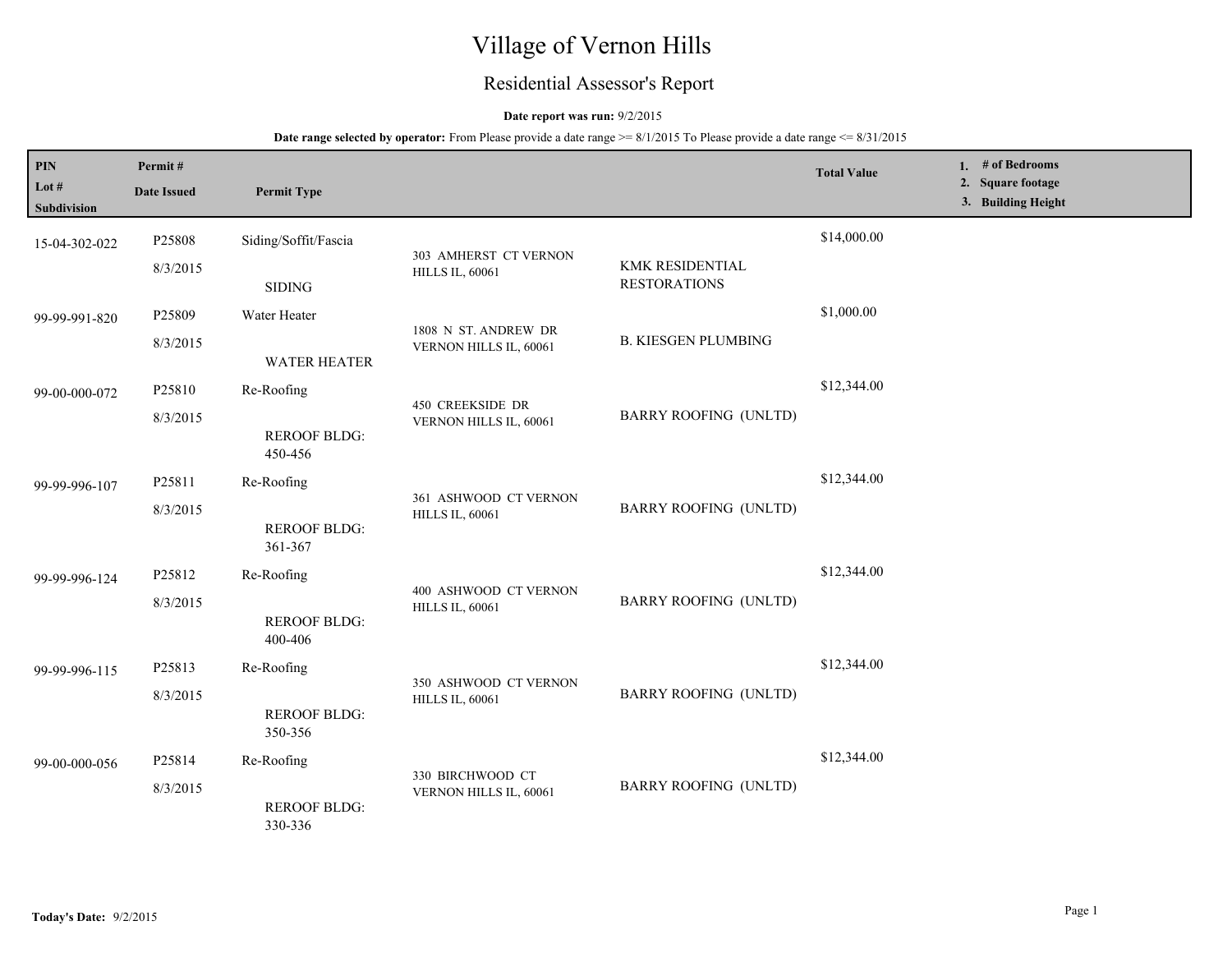| <b>PIN</b><br>Lot $#$<br>Subdivision                         | Permit#<br><b>Date Issued</b> | <b>Permit Type</b>                             |                                                |                                                | <b>Total Value</b> | 1. # of Bedrooms<br>2. Square footage<br>3. Building Height |
|--------------------------------------------------------------|-------------------------------|------------------------------------------------|------------------------------------------------|------------------------------------------------|--------------------|-------------------------------------------------------------|
| 15-06-402-022                                                | P25815                        | Siding/Soffit/Fascia                           |                                                |                                                | \$8,700.00         |                                                             |
|                                                              | 8/3/2015                      | <b>SIDING</b>                                  | 1062 W DEARBORN LN<br>VERNON HILLS IL, 60061   | <b>MODERN RESTORATION</b>                      |                    |                                                             |
| 15-04-313-004                                                | P25816                        | Shed                                           | 2 MALVERN LN VERNON                            |                                                | \$1,200.00         |                                                             |
|                                                              | 8/3/2015                      | <b>SHED</b>                                    | <b>HILLS IL, 60061</b>                         | EDWARD KABOT                                   |                    | 3.800                                                       |
| 15-04-103-020                                                | P25817                        | Re-Roofing                                     | 406 ALBANY LN VERNON                           |                                                | \$12,688.00        |                                                             |
|                                                              | 8/3/2015                      | RE-ROOF                                        | <b>HILLS IL, 60061</b>                         | GREG L CONSTRUCTION IN                         |                    |                                                             |
| 15-04-308-007                                                | P25819                        | Patio                                          | 212 CRABTREE LN VERNON                         |                                                | \$7,020.00         |                                                             |
|                                                              | 8/3/2015                      | Sidewalk<br>PATIO,<br>WALKWAY,<br><b>STOOP</b> | <b>HILLS IL, 60061</b>                         | DESMOND LANDSCAPE                              |                    |                                                             |
| 11-32-405-001                                                | P25820                        | Re-Roofing                                     |                                                |                                                | \$9,900.00         |                                                             |
|                                                              | 8/3/2015                      | <b>REROOF</b>                                  | 1101 GRANT PL VERNON<br><b>HILLS IL, 60061</b> | <b>EMA BUILDERS (UNLTD)</b>                    |                    |                                                             |
| 15-06-414-001                                                | P25821                        | Private Sidewalk                               | 165 N ROYAL OAK DR                             |                                                | \$3,350.00         |                                                             |
|                                                              | 8/3/2015                      | <b>FRONT WALKWAY</b>                           | VERNON HILLS IL, 60061                         | <b>DON FRANKE</b>                              |                    |                                                             |
| 15-09-110-022                                                | P25822                        | Driveway/Slab                                  | 155 S BROOK HILL LN                            |                                                | \$2,300.00         |                                                             |
|                                                              | 8/4/2015                      | <b>DRIVEWAY</b>                                | VERNON HILLS IL, 60061                         | <b>JEFF BLAHNIK</b>                            |                    |                                                             |
| 15-05-414-013                                                | P25823                        | Furnace                                        | 12 MONTAUK LN VERNON                           |                                                | \$9,900.00         |                                                             |
|                                                              | 8/4/2015                      | Air<br><b>FURNACE AND A/C</b>                  | <b>HILLS IL, 60061</b>                         | ARS OF ILLINOIS (AMERICA<br><b>RESIDENTIAL</b> |                    |                                                             |
| 99-99-999-444<br>LOT <sub>27</sub><br><b>GREGG'S LANDING</b> | P25825                        | Misc. Residential                              | 259 E BALTUSROL DR                             | LOT 27 17                                      | \$85,000.00        |                                                             |
|                                                              | 8/4/2015                      | KITCHEN & BATH<br>REMODEL                      | VERNON HILLS IL, 60061                         | VANDE LOGT CONSTRUCTI<br>CO                    |                    |                                                             |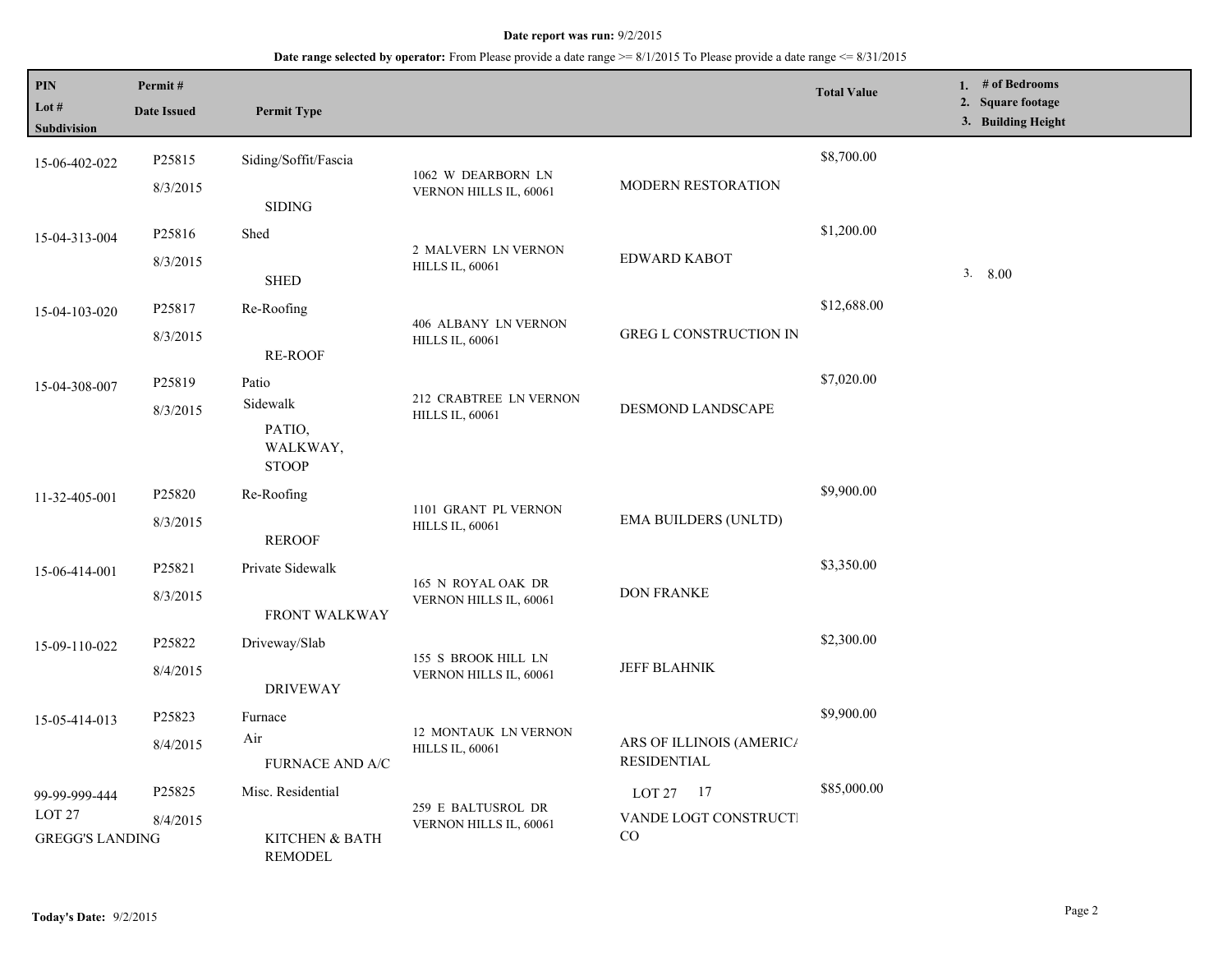| PIN<br>Lot #<br>Subdivision                                         | Permit#<br><b>Date Issued</b> | <b>Permit Type</b>                                   |                                                    |                                            | <b>Total Value</b> | 1. # of Bedrooms<br>2. Square footage<br>3. Building Height |
|---------------------------------------------------------------------|-------------------------------|------------------------------------------------------|----------------------------------------------------|--------------------------------------------|--------------------|-------------------------------------------------------------|
| 15-05-203-007                                                       | P25826<br>8/4/2015            | Patio<br><b>PATIO</b>                                | 313 APPLETON DR VERNON<br><b>HILLS IL, 60061</b>   | PAVESTONE BRICK PAVINC                     | \$4,858.00         |                                                             |
| 11-32-403-006                                                       | P25827<br>8/4/2015            | Sewer Repair<br><b>SEWER REPAIR</b>                  | 1102 WHITMAN PL VERNON<br><b>HILLS IL, 60061</b>   | AAA WALSH & SONS                           | \$2,800.00         |                                                             |
| 15-08-220-003                                                       | P25828<br>8/4/2015            | Siding/Soffit/Fascia<br><b>SIDING</b>                | 313 S SOUTHGATE DR<br>VERNON HILLS IL, 60061       | <b>RCC PLUS</b>                            | \$11,700.00        |                                                             |
| 15-07-207-005                                                       | P25829<br>8/4/2015            | Air Conditioning<br>$\mathbf{A}/\mathbf{C}$          | 1116 ST. CLAIR LN VERNON<br><b>HILLS IL, 60061</b> | FOUR SEASONS INC                           | \$14,000.00        |                                                             |
| 15-05-405-012                                                       | P25832<br>8/5/2015            | Patio<br>Sidewalk<br>PATIO, STOOP<br>AND WALK WAY    | 218 ALEXANDRIA DR<br>VERNON HILLS IL, 60061        | <b>JANISHA SHAH</b>                        | \$4,150.00         |                                                             |
| 11-29-201-074<br>LOT <sub>20</sub><br><b>GREGG'S LANDING POD 13</b> | P25833<br>8/5/2015            | Driveway/Slab<br><b>DRIVEWAY AND</b><br><b>APRON</b> | 2144 N BEAVER CREEK DR<br>VERNON HILLS IL, 60061   | LOT <sub>20</sub><br>NORTHSCAPE ENTERPRISE | \$6,555.00         |                                                             |
| 15-08-411-008                                                       | P25835<br>8/5/2015            | Re-Roofing<br><b>REROOF</b>                          | 271 NOBLE CIR VERNON<br><b>HILLS IL, 60061</b>     | <b>GRAND EXTERIORS ULMTI</b>               | \$11,350.00        |                                                             |
| 15-09-106-001                                                       | P25836<br>8/5/2015            | Siding/Soffit/Fascia<br><b>SIDING</b>                | 245 S BARN SWALLOW LN<br>VERNON HILLS IL, 60061    | <b>RCC PLUS</b>                            | \$6,700.00         |                                                             |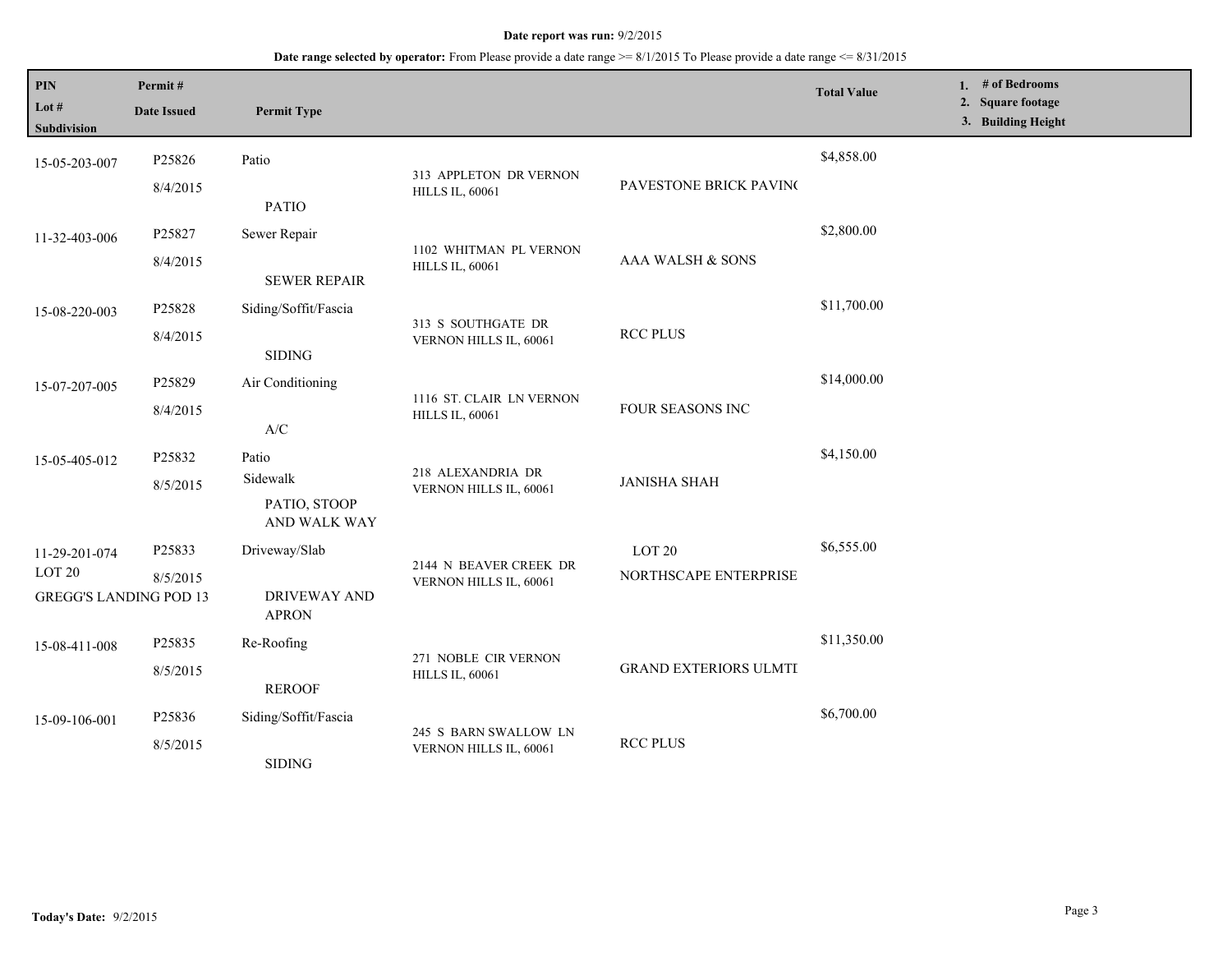| <b>PIN</b><br>Lot #          | Permit#<br><b>Date Issued</b> | <b>Permit Type</b>                                                                                       |                                                    |                                                      | <b>Total Value</b> | 1. # of Bedrooms<br>2. Square footage<br>3. Building Height |
|------------------------------|-------------------------------|----------------------------------------------------------------------------------------------------------|----------------------------------------------------|------------------------------------------------------|--------------------|-------------------------------------------------------------|
| Subdivision<br>11-32-201-014 | P25837<br>8/5/2015            | Misc. Electrical<br>MISC ELECTRICAL<br><b>CORRECT</b><br><b>VIOLATIONS</b>                               | 1108 GRANT PL VERNON<br><b>HILLS IL, 60061</b>     | <b>EDWARD T RODER</b>                                | \$1,900.00         |                                                             |
| 15-07-209-007                | P25839                        | <b>INSTALL</b><br><b>FIXTURES</b><br>Driveway/Slab                                                       | 1055 W ROYAL OAK DR                                |                                                      | \$2,600.00         |                                                             |
|                              | 8/6/2015                      | <b>DRIVEWAY</b>                                                                                          | VERNON HILLS IL, 60061                             | JENNIFER DAHL                                        |                    |                                                             |
| 15-04-101-019                | P25840<br>8/6/2015            | Misc. Residential<br><b>CONVERT</b><br><b>LAUNDRY ROOM</b><br>CLOSET INTO A 5'<br><b>SHOWER</b>          | 11 MAYFLOWER RD<br>VERNON HILLS IL, 60061          | DUANE BLANTON PLUMBII<br><b>SEWER &amp; DRAINAGE</b> | \$4,560.00         |                                                             |
| 99-99-995-003                | P25844<br>8/6/2015            | Driveway/Slab<br><b>DRIVEWAY</b>                                                                         | 654 W SYCAMORE ST<br>VERNON HILLS IL, 60061        | RONALD BOLANOWSKI                                    | \$2,104.00         |                                                             |
| 99-99-991-595                | P25845<br>8/6/2015            | Misc. Residential<br><b>REMODEL</b><br><b>MASTER</b><br><b>BATHROOM</b>                                  | 1576 N CYPRESS POINTE DR<br>VERNON HILLS IL, 60061 |                                                      | \$28,600.00        |                                                             |
| 15-07-214-023                | P25846<br>8/6/2015            | Misc. Residential<br><b>UPDATING ALL</b><br><b>BATHROOMS: NO</b><br><b>ADDITIONAL</b><br><b>FIXTURES</b> | 160 S FIORE PKWY<br>VERNON HILLS IL, 60061         | ANASTASIA<br>PEREVOZCHIKOVA                          | \$18,000.00        |                                                             |
| 15-06-414-026                | P25848<br>8/7/2015            | Re-Roofing<br><b>REROOF</b>                                                                              | 106 JANSEN LN VERNON<br><b>HILLS IL, 60061</b>     | MORNING DEW EXTERIORS                                | \$5,000.00         |                                                             |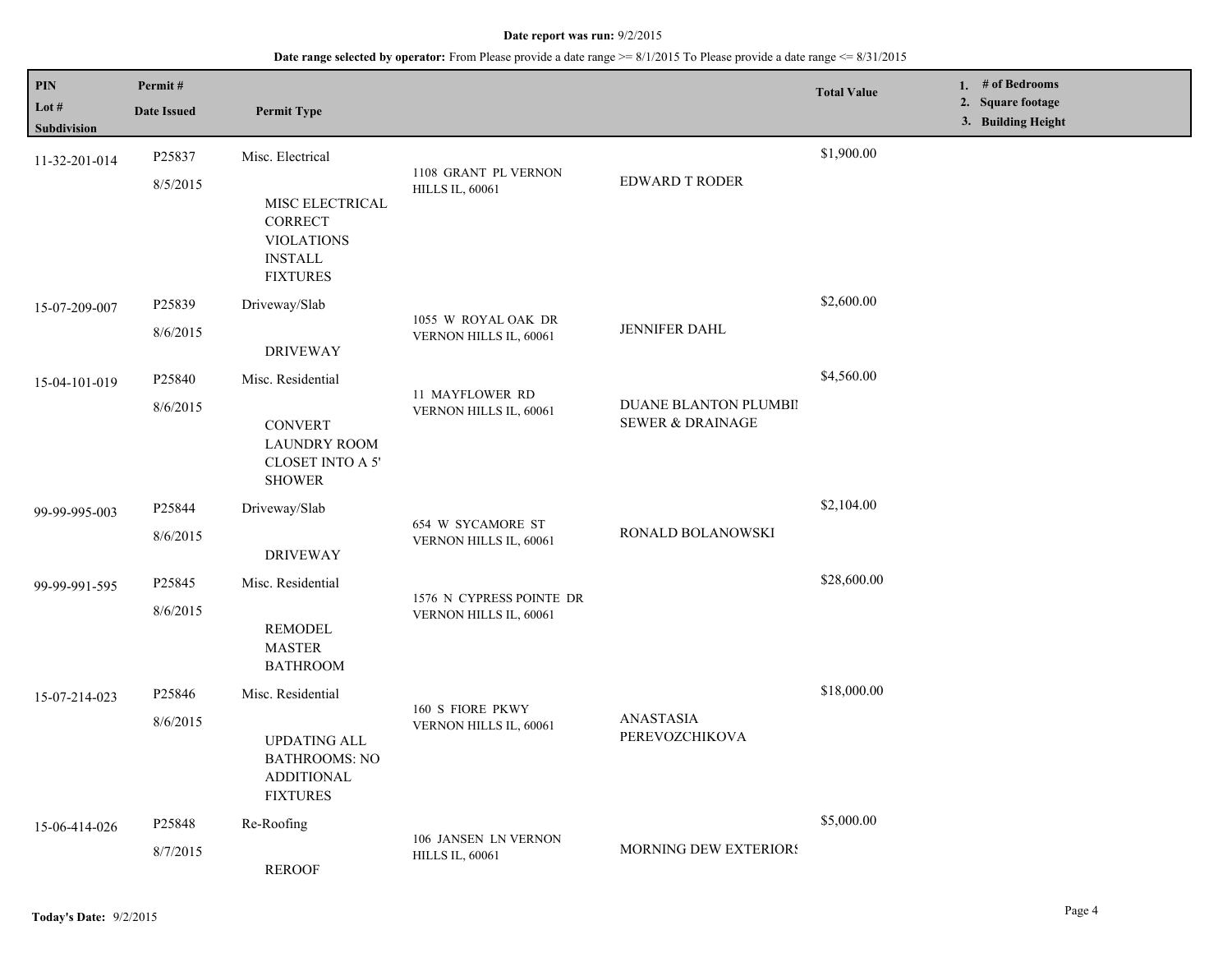| PIN                  | Permit#                                   |                                                                              |                                                 |                           | <b>Total Value</b> | 1. # of Bedrooms<br><b>Square footage</b><br>2. |
|----------------------|-------------------------------------------|------------------------------------------------------------------------------|-------------------------------------------------|---------------------------|--------------------|-------------------------------------------------|
| Lot #<br>Subdivision | <b>Date Issued</b>                        | <b>Permit Type</b>                                                           |                                                 |                           |                    | 3. Building Height                              |
| 99-99-996-284        | P25849                                    | Re-Roofing                                                                   | 408 BRIARWOOD CT                                |                           | \$13,906.00        |                                                 |
|                      | 8/7/2015                                  | RE-ROOF 408-414<br><b>BRIARWOOD</b>                                          | VERNON HILLS IL, 60061                          | <b>INSIDE OUT COMPANY</b> |                    |                                                 |
| 99-99-996-308        | P25850                                    | Re-Roofing                                                                   | 120 BROOKWOOD CT                                |                           | \$13,964.00        |                                                 |
|                      | 8/7/2015                                  | RE-ROOF                                                                      | VERNON HILLS IL, 60061                          | <b>INSIDE OUT COMPANY</b> |                    |                                                 |
| 99-99-996-284        | P25851                                    | Siding/Soffit/Fascia                                                         | 408 BRIARWOOD CT<br>VERNON HILLS IL, 60061      |                           | \$9,056.00         |                                                 |
|                      | 8/7/2015                                  | SIDING: BLDG<br>408-414                                                      |                                                 | <b>INSIDE OUT COMPANY</b> |                    |                                                 |
| 99-99-996-280        | P <sub>25852</sub>                        | Siding/Soffit/Fascia                                                         |                                                 |                           | \$5,344.00         |                                                 |
|                      | 8/7/2015                                  | SIDING: BLDG<br>416-422                                                      | 416 BRIARWOOD CT<br>VERNON HILLS IL, 60061      | <b>INSIDE OUT COMPANY</b> |                    |                                                 |
| 99-99-996-309        | P25853                                    | Re-Roofing                                                                   |                                                 |                           | \$14,118.00        |                                                 |
|                      | 8/7/2015                                  | RE-ROOF 121-127<br><b>BROOKWOOD</b>                                          | 121 BROOKWOOD CT<br>VERNON HILLS IL, 60061      | INSIDE OUT COMPANY        |                    |                                                 |
| 99-00-000-036        | P25854                                    | Siding/Soffit/Fascia                                                         |                                                 |                           | \$5,315.00         |                                                 |
|                      | 8/7/2015                                  | SIDING: BLDG<br>241-247                                                      | 241 REDWOOD CT VERNON<br><b>HILLS IL, 60061</b> | <b>INSIDE OUT COMPANY</b> |                    |                                                 |
| 99-99-996-288        | P25855                                    | Siding/Soffit/Fascia                                                         |                                                 |                           | \$3,530.00         |                                                 |
|                      | 8/7/2015                                  | SIDING BLDG:<br>401-407                                                      | 401 BRIARWOOD CT<br>VERNON HILLS IL, 60061      | <b>INSIDE OUT COMPANY</b> |                    |                                                 |
| 99-00-000-090        | P25856                                    | Siding/Soffit/Fascia                                                         |                                                 |                           | \$5,324.00         |                                                 |
|                      | 8/7/2015<br><b>SIDING BLDG</b><br>215-221 | 215 REDWOOD CT VERNON<br><b>INSIDE OUT COMPANY</b><br><b>HILLS IL, 60061</b> |                                                 |                           |                    |                                                 |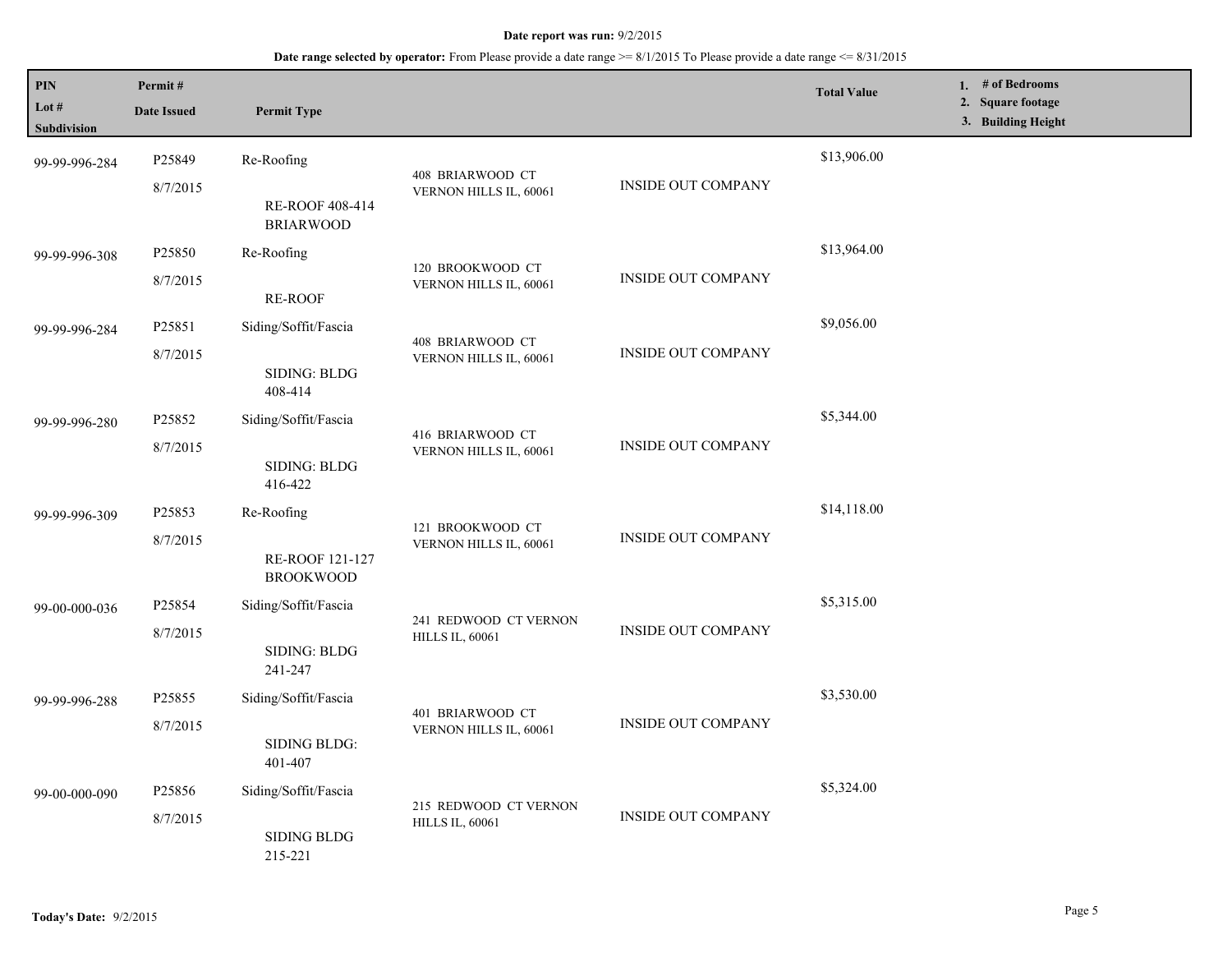| <b>PIN</b><br>Lot #<br><b>Subdivision</b> | Permit#<br><b>Date Issued</b> | <b>Permit Type</b>                                    |                                                 |                           | <b>Total Value</b> | 1. # of Bedrooms<br>2. Square footage<br>3. Building Height |
|-------------------------------------------|-------------------------------|-------------------------------------------------------|-------------------------------------------------|---------------------------|--------------------|-------------------------------------------------------------|
| 99-00-000-029                             | P25857<br>8/7/2015            | Siding/Soffit/Fascia<br>SIDING BLDG                   | 201 REDWOOD CT VERNON<br><b>HILLS IL, 60061</b> | <b>INSIDE OUT COMPANY</b> | \$9,056.00         |                                                             |
| 99-00-000-030                             | P25859<br>8/7/2015            | 201-207<br>Siding/Soffit/Fascia<br><b>SIDING BLDG</b> | 210 REDWOOD CT VERNON<br><b>HILLS IL, 60061</b> | <b>INSIDE OUT COMPANY</b> | \$3,530.00         |                                                             |
| 99-99-996-393                             | P25860<br>8/7/2015            | 210-216<br>Siding/Soffit/Fascia<br><b>SIDING BLDG</b> | 400 MUIRWOOD CT<br>VERNON HILLS IL, 60061       | <b>INSIDE OUT COMPANY</b> | \$7,634.00         |                                                             |
| 99-99-996-503                             | P25861<br>8/7/2015            | 400-406<br>Re-Roofing<br>RE-ROOF 2-8<br>WILDWOOD      | 2 WILDWOOD CT VERNON<br><b>HILLS IL, 60061</b>  | <b>INSIDE OUT COMPANY</b> | \$14,118.00        |                                                             |
| 99-99-996-401                             | P25862<br>8/7/2015            | Siding/Soffit/Fascia<br><b>SIDING BLDG</b><br>408-414 | 408 MUIRWOOD CT<br>VERNON HILLS IL, 60061       | <b>INSIDE OUT COMPANY</b> | \$7,634.00         |                                                             |
| 99-99-996-409                             | P25863<br>8/7/2015            | Siding/Soffit/Fascia<br><b>SIDING BLDG</b><br>416-422 | 416 MUIRWOOD CT<br>VERNON HILLS IL, 60061       | <b>INSIDE OUT COMPANY</b> | \$6,213.00         |                                                             |
| 99-99-996-413                             | P25864<br>8/7/2015            | Siding/Soffit/Fascia<br>SIDING BLDG<br>424-430        | 424 MUIRWOOD CT<br>VERNON HILLS IL, 60061       | <b>INSIDE OUT COMPANY</b> | \$2,739.00         |                                                             |
| 99-99-996-519                             | P25865<br>8/7/2015            | Re-Roofing<br><b>RE-ROOF 25-31</b><br>WILDWOOD        | 25 WILDWOOD CT VERNON<br><b>HILLS IL, 60061</b> | <b>INSIDE OUT COMPANY</b> | \$13,847.00        |                                                             |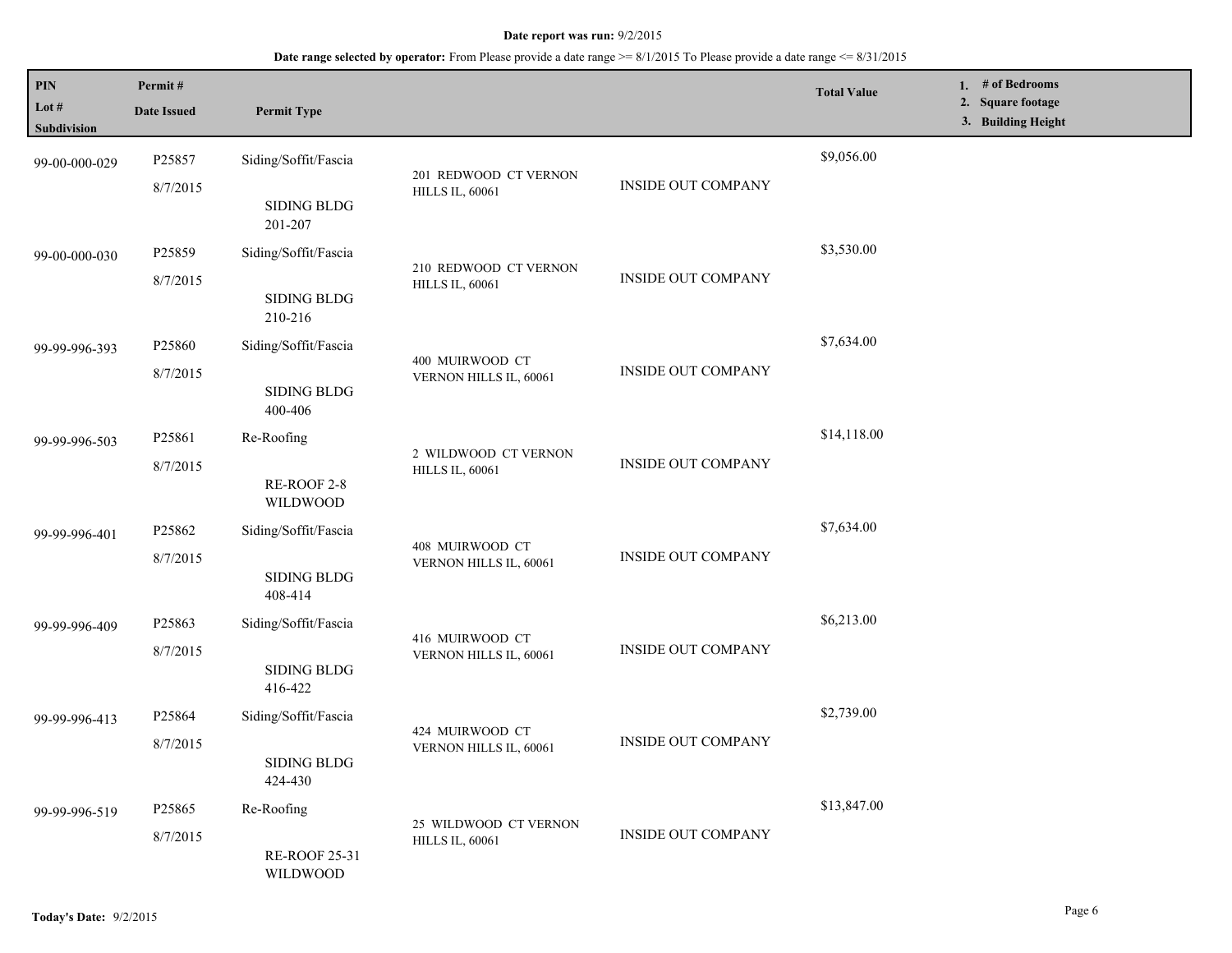| PIN<br>Lot #                 | Permit#<br><b>Date Issued</b>  | <b>Permit Type</b>                                    |                                                 |                           | <b>Total Value</b> | 1. # of Bedrooms<br>2. Square footage<br>3. Building Height |
|------------------------------|--------------------------------|-------------------------------------------------------|-------------------------------------------------|---------------------------|--------------------|-------------------------------------------------------------|
| Subdivision<br>99-99-996-417 | P25866<br>8/7/2015             | Siding/Soffit/Fascia                                  | 432 MUIRWOOD CT<br>VERNON HILLS IL, 60061       | <b>INSIDE OUT COMPANY</b> | \$9,002.00         |                                                             |
|                              |                                | <b>SIDING BLDG</b><br>432-438                         |                                                 |                           | \$14,138.00        |                                                             |
| 99-99-996-357                | P25867<br>8/7/2015             | Re-Roofing<br><b>RE-ROOF 26-32</b><br><b>FERNWOOD</b> | 26 FERNWOOD CT VERNON<br><b>HILLS IL, 60061</b> | <b>INSIDE OUT COMPANY</b> |                    |                                                             |
| 99-00-000-017                | P25868<br>8/7/2015             | Siding/Soffit/Fascia<br><b>SIDING BLDG</b><br>130-136 | 130 BROOKWOOD CT<br>VERNON HILLS IL, 60061      | <b>INSIDE OUT COMPANY</b> | \$6,168.00         |                                                             |
| 99-99-996-308                | P25869<br>8/7/2015             | Siding/Soffit/Fascia<br><b>SIDING BLDG</b><br>120-126 | 120 BROOKWOOD CT<br>VERNON HILLS IL, 60061      | <b>INSIDE OUT COMPANY</b> | \$6,168.00         |                                                             |
| 99-99-996-376                | P25870<br>8/7/2015             | Re-Roofing<br>RE-ROOF 419-425<br><b>FERNWOOD</b>      | 419 FERNWOOD CT<br>VERNON HILLS IL, 0           | <b>INSIDE OUT COMPANY</b> | \$14,077.00        |                                                             |
| 99-99-996-309                | P25871<br>8/7/2015             | Siding/Soffit/Fascia<br><b>SIDING BLDG</b><br>121-127 | 121 BROOKWOOD CT<br>VERNON HILLS IL, 60061      | <b>INSIDE OUT COMPANY</b> | \$2,739.00         |                                                             |
| 99-99-996-402                | P25872<br>8/7/2015             | Siding/Soffit/Fascia<br><b>SIDING BLDG</b><br>409-415 | 409 MUIRWOOD CT<br>VERNON HILLS IL, 60061       | <b>INSIDE OUT COMPANY</b> | \$6,167.00         |                                                             |
| 99-99-996-394                | P <sub>25873</sub><br>8/7/2015 | Siding/Soffit/Fascia<br><b>SIDING BLDG</b><br>401-407 | 401 MUIRWOOD CT<br>VERNON HILLS IL, 60061       | <b>INSIDE OUT COMPANY</b> | \$2,739.00         |                                                             |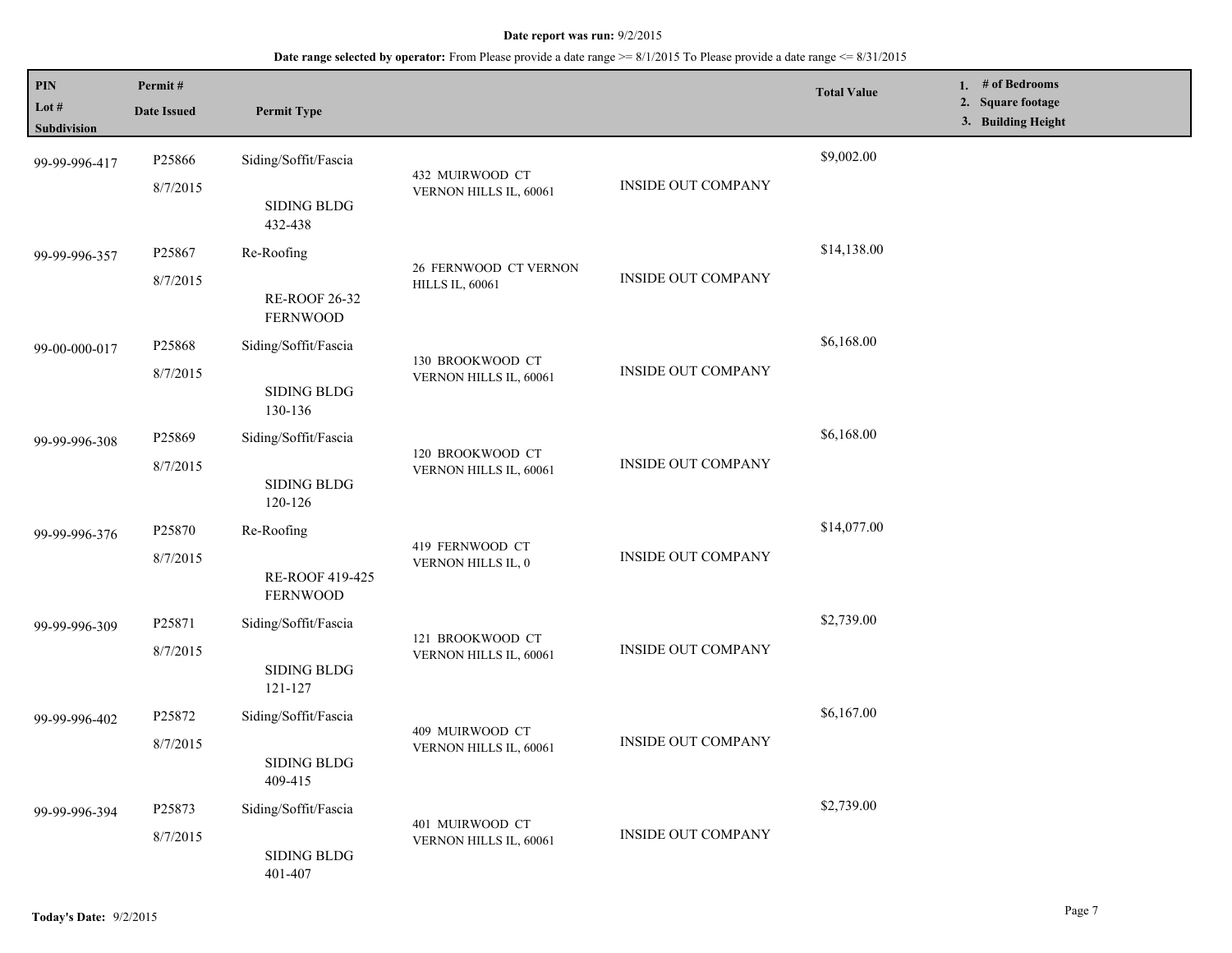| PIN<br>Lot $#$<br>Subdivision | Permit#<br><b>Date Issued</b>                                  | <b>Permit Type</b>            |                                             |                           | <b>Total Value</b> | 1. # of Bedrooms<br><b>Square footage</b><br>2.<br>3. Building Height |
|-------------------------------|----------------------------------------------------------------|-------------------------------|---------------------------------------------|---------------------------|--------------------|-----------------------------------------------------------------------|
| 99-99-996-437                 | P25874<br>8/7/2015                                             | Siding/Soffit/Fascia          | 400 TANGLEWOOD CT                           | <b>INSIDE OUT COMPANY</b> | \$5,324.00         |                                                                       |
|                               |                                                                | <b>SIDING BLDG</b><br>400-406 | VERNON HILLS IL, 60061                      |                           |                    |                                                                       |
| 99-99-996-441                 | P25875                                                         | Siding/Soffit/Fascia          | 408 TANGLEWOOD CT                           |                           | \$5,344.00         |                                                                       |
|                               | 8/7/2015                                                       | SIDING BLDG<br>408-414        | VERNON HILLS IL, 60061                      | <b>INSIDE OUT COMPANY</b> |                    |                                                                       |
| 99-99-996-445                 | P25876                                                         | Siding/Soffit/Fascia          | 416 TANGLEWOOD CT<br>VERNON HILLS IL, 60061 |                           | \$5,344.00         |                                                                       |
|                               | 8/7/2015                                                       | <b>SIDING BLDG</b><br>416-424 |                                             | <b>INSIDE OUT COMPANY</b> |                    |                                                                       |
| 99-99-996-301                 | P25877                                                         | Siding/Soffit/Fascia          |                                             |                           | \$7,689.00         |                                                                       |
|                               | 8/7/2015                                                       | <b>SIDING BLDG</b><br>111-117 | 111 BROOKWOOD CT<br>VERNON HILLS IL, 60061  | <b>INSIDE OUT COMPANY</b> |                    |                                                                       |
| 99-99-996-300                 | P25878                                                         | Siding/Soffit/Fascia          |                                             | <b>INSIDE OUT COMPANY</b> | \$4,908.00         |                                                                       |
|                               | 8/7/2015                                                       | <b>SIDING BLDG</b><br>110-116 | 110 BROOKWOOD CT<br>VERNON HILLS IL, 60061  |                           |                    |                                                                       |
| 99-99-996-296                 | P25879                                                         | Siding/Soffit/Fascia          |                                             |                           | \$4,908.00         |                                                                       |
|                               | 8/7/2015                                                       | <b>SIDING BLDG</b><br>100-106 | 100 BROOKWOOD CT<br>VERNON HILLS IL, 60061  | <b>INSIDE OUT COMPANY</b> |                    |                                                                       |
| 99-99-996-457                 | P25880                                                         | Siding/Soffit/Fascia          |                                             |                           | \$5,619.00         |                                                                       |
|                               | 8/7/2015                                                       | <b>SIDING BLDG</b><br>455-461 | 455 TANGLEWOOD CT<br>VERNON HILLS IL, 60061 | <b>INSIDE OUT COMPANY</b> |                    |                                                                       |
| 99-99-996-453                 | P <sub>25881</sub>                                             | Siding/Soffit/Fascia          |                                             |                           | \$6,168.00         |                                                                       |
|                               | 447 TANGLEWOOD CT<br>8/7/2015<br><b>SIDING BLDG</b><br>447-453 | VERNON HILLS IL, 60061        | <b>INSIDE OUT COMPANY</b>                   |                           |                    |                                                                       |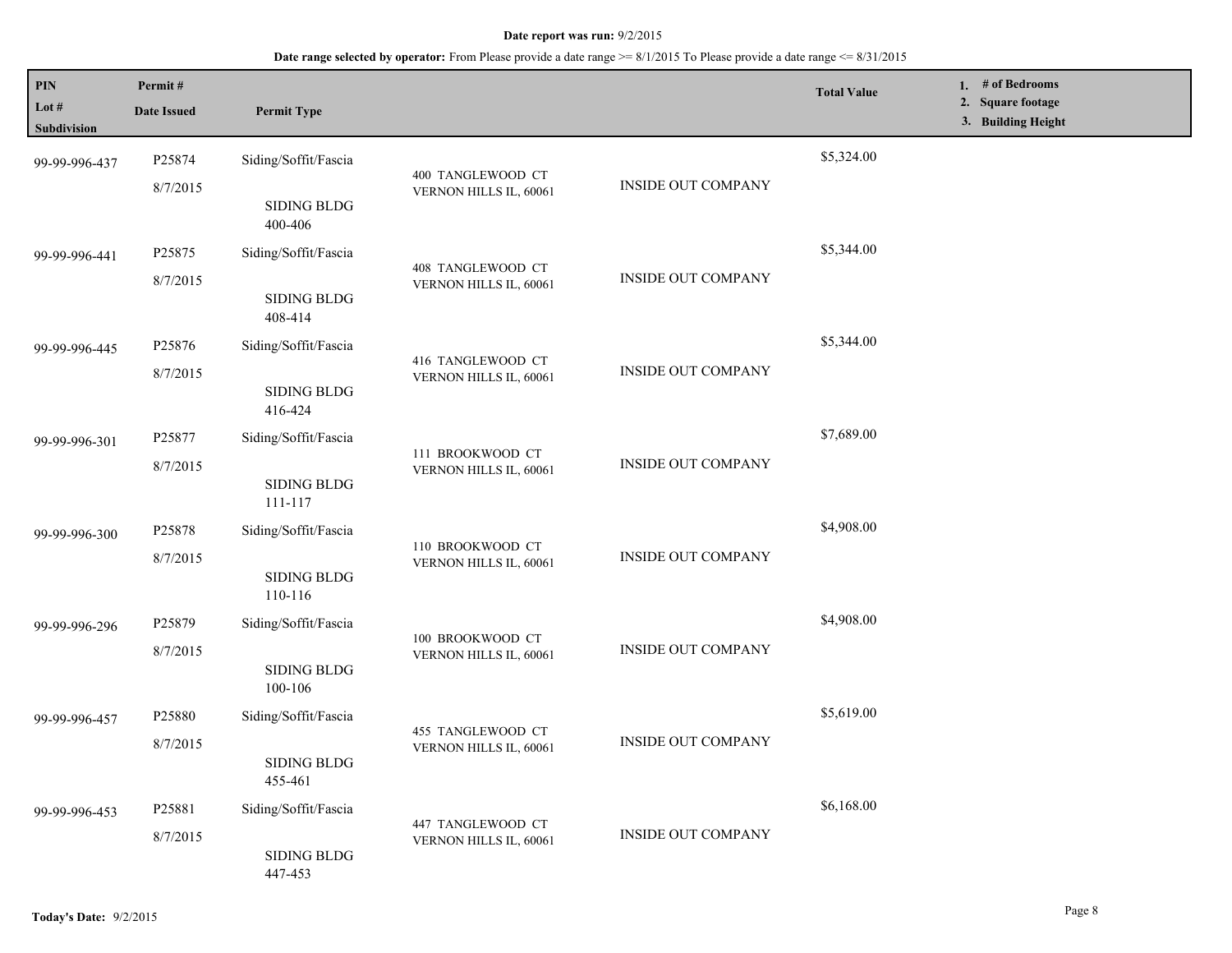| PIN<br>Lot $#$<br><b>Subdivision</b> | Permit#<br><b>Date Issued</b> | <b>Permit Type</b>                                             |                                                 |                           | <b>Total Value</b> | # of Bedrooms<br>1.<br>2. Square footage<br>3. Building Height |
|--------------------------------------|-------------------------------|----------------------------------------------------------------|-------------------------------------------------|---------------------------|--------------------|----------------------------------------------------------------|
| 15-05-414-002                        | P25882<br>8/7/2015            | Re-Roofing                                                     | 3 MONTGOMERY LN<br>VERNON HILLS IL, 60061       | ADVANCED ROOFING TECH     | \$5,850.00         |                                                                |
| 99-99-996-449                        | P25883<br>8/7/2015            | <b>RE-ROOF</b><br>Siding/Soffit/Fascia<br><b>SIDING BLDG</b>   | 425 TANGLEWOOD CT<br>VERNON HILLS IL, 60061     | <b>INSIDE OUT COMPANY</b> | \$6,168.00         |                                                                |
| 99-99-996-517                        | P25884<br>8/7/2015            | 425-431<br>Siding/Soffit/Fascia                                | 22 WILDWOOD CT VERNON<br><b>HILLS IL, 60061</b> | <b>INSIDE OUT COMPANY</b> | \$6,168.00         |                                                                |
| 99-99-996-509                        | P25885<br>8/7/2015            | SIDING BLDG 22-28<br>Siding/Soffit/Fascia<br>SIDING BLDG 10-16 | 10 WILDWOOD CT VERNON<br><b>HILLS IL, 60061</b> | <b>INSIDE OUT COMPANY</b> | \$4,908.00         |                                                                |
| 99-99-996-503                        | P25886<br>8/7/2015            | Siding/Soffit/Fascia<br>SIDING BLDG 2-8                        | 2 WILDWOOD CT VERNON<br><b>HILLS IL, 60061</b>  | <b>INSIDE OUT COMPANY</b> | \$4,908.00         |                                                                |
| 99-99-996-502                        | P25887<br>8/7/2015            | Siding/Soffit/Fascia<br>SIDING BLDG 1-7                        | 1 WILDWOOD CT VERNON<br><b>HILLS IL, 60061</b>  | <b>INSIDE OUT COMPANY</b> | \$6,168.00         |                                                                |
| 99-99-996-512                        | P25888<br>8/7/2015            | Siding/Soffit/Fascia<br>SIDING BLDG 15-21                      | 15 WILDWOOD CT VERNON<br><b>HILLS IL, 60061</b> | INSIDE OUT COMPANY        | \$5,316.00         |                                                                |
| 99-99-996-519                        | P25889<br>8/7/2015            | Siding/Soffit/Fascia<br>SIDING BLDG 25-31                      | 25 WILDWOOD CT VERNON<br><b>HILLS IL, 60061</b> | <b>INSIDE OUT COMPANY</b> | \$10,047.00        |                                                                |
| 99-99-996-365                        | P25890<br>8/7/2015            | Siding/Soffit/Fascia<br><b>SIDING BLDG</b><br>400-406          | 400 FERNWOOD CT<br>VERNON HILLS IL, 60061       | <b>INSIDE OUT COMPANY</b> | \$9,056.00         |                                                                |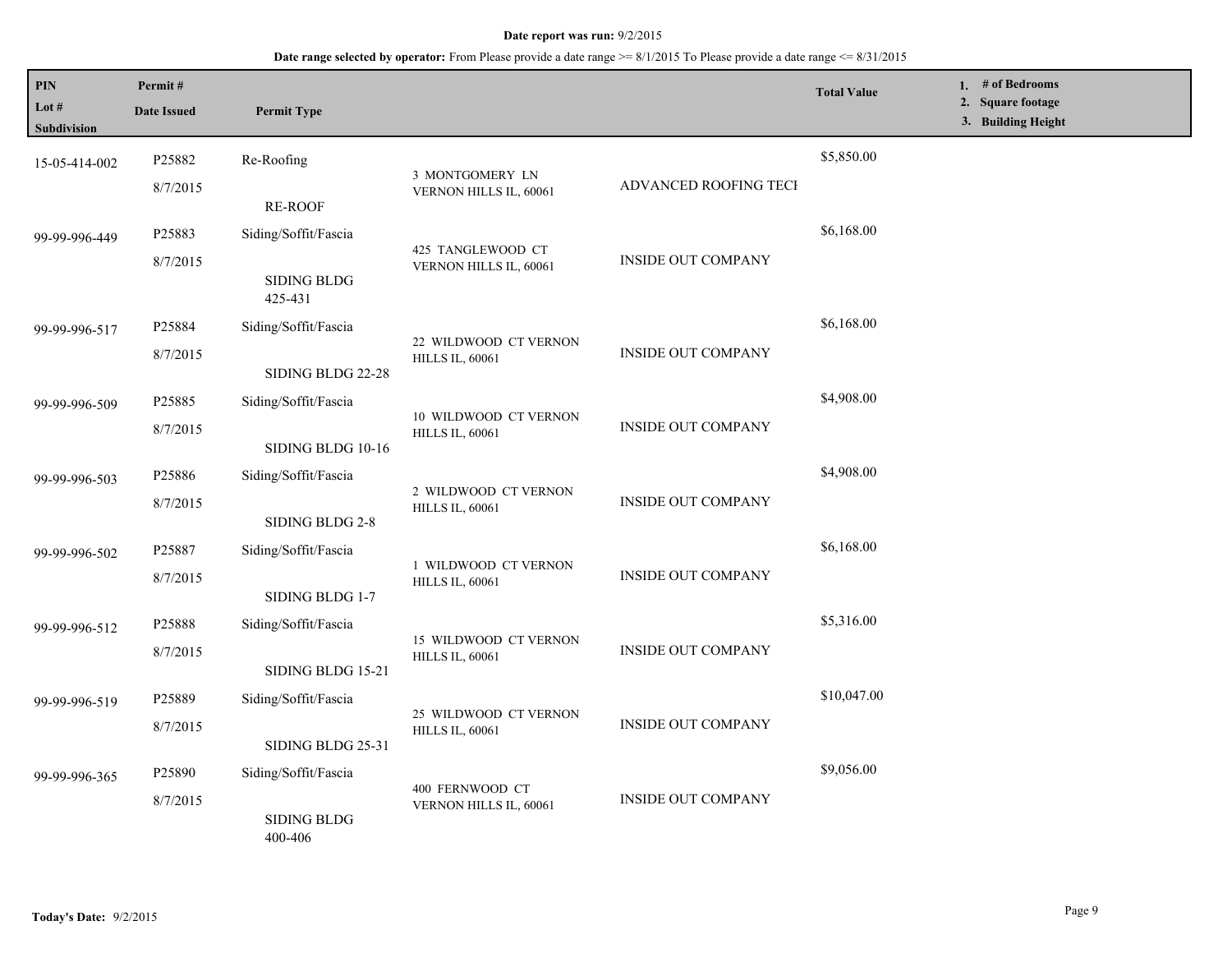| <b>PIN</b><br>Lot $#$ | Permit#<br><b>Date Issued</b> | <b>Permit Type</b>            |                                                        |                           | <b>Total Value</b> | 1. $#$ of Bedrooms<br>2. Square footage<br>3. Building Height |
|-----------------------|-------------------------------|-------------------------------|--------------------------------------------------------|---------------------------|--------------------|---------------------------------------------------------------|
| Subdivision           |                               |                               |                                                        |                           |                    |                                                               |
| 99-99-996-373         | P25891                        | Siding/Soffit/Fascia          | 414 FERNWOOD CT                                        |                           | \$7,076.00         |                                                               |
|                       | 8/7/2015                      | SIDING BLDG<br>414-420        | VERNON HILLS IL, 60061                                 | <b>INSIDE OUT COMPANY</b> |                    |                                                               |
| 99-99-996-361         | P25892                        | Siding/Soffit/Fascia          |                                                        |                           | \$9,056.00         |                                                               |
|                       | 8/7/2015                      | SIDING BLDG 34-40             | 34 FERNWOOD CT VERNON<br><b>HILLS IL, 60061</b>        | <b>INSIDE OUT COMPANY</b> |                    |                                                               |
| 99-99-996-357         | P25893                        | Siding/Soffit/Fascia          |                                                        |                           | \$5,156.00         |                                                               |
|                       | 8/7/2015                      | SIDING BLDG 26-32             | 26 FERNWOOD CT VERNON<br><b>HILLS IL, 60061</b>        | <b>INSIDE OUT COMPANY</b> |                    |                                                               |
| 99-99-996-353         | P25894                        | Siding/Soffit/Fascia          |                                                        |                           | \$4,917.00         |                                                               |
|                       | 8/7/2015                      | SIDING BLDG 18-24             | <b>18 FERNWOOD CT VERNON</b><br><b>HILLS IL, 60061</b> | <b>INSIDE OUT COMPANY</b> |                    |                                                               |
| 99-99-996-349         | P25895                        | Siding/Soffit/Fascia          |                                                        |                           | \$7,160.00         |                                                               |
|                       | 8/7/2015                      | SIDING BLDG 10-16             | 10 FERNWOOD CT VERNON<br><b>HILLS IL, 60061</b>        | <b>INSIDE OUT COMPANY</b> |                    |                                                               |
| 99-99-996-345         | P25896                        | Siding/Soffit/Fascia          |                                                        |                           | \$6,168.00         |                                                               |
|                       | 8/7/2015                      | SIDING BLDG 2-8               | 2 FERNWOOD CT VERNON<br><b>HILLS IL, 60061</b>         | <b>INSIDE OUT COMPANY</b> |                    |                                                               |
| 99-99-996-376         | P25897                        | Siding/Soffit/Fascia          | 419 FERNWOOD CT                                        |                           | \$4,908.00         |                                                               |
|                       | 8/7/2015                      | <b>SIDING BLDG</b><br>419-425 | VERNON HILLS IL, 0                                     | <b>INSIDE OUT COMPANY</b> |                    |                                                               |
| 99-99-996-369         | P25898                        | Siding/Soffit/Fascia          |                                                        |                           | \$4,917.00         |                                                               |
|                       | 8/7/2015                      | <b>SIDING BLDG</b><br>407-411 | 407 FERNWOOD CT<br>VERNON HILLS IL, 60061              | <b>INSIDE OUT COMPANY</b> |                    |                                                               |
| 15-09-103-004         | P25899                        | Deck                          |                                                        |                           | \$7,000.00         |                                                               |
|                       | 8/10/2015                     | <b>DECK</b>                   | 15 DEERPATH DR VERNON<br><b>HILLS IL, 60061</b>        | <b>AMIT DAS</b>           |                    | 3.4.00                                                        |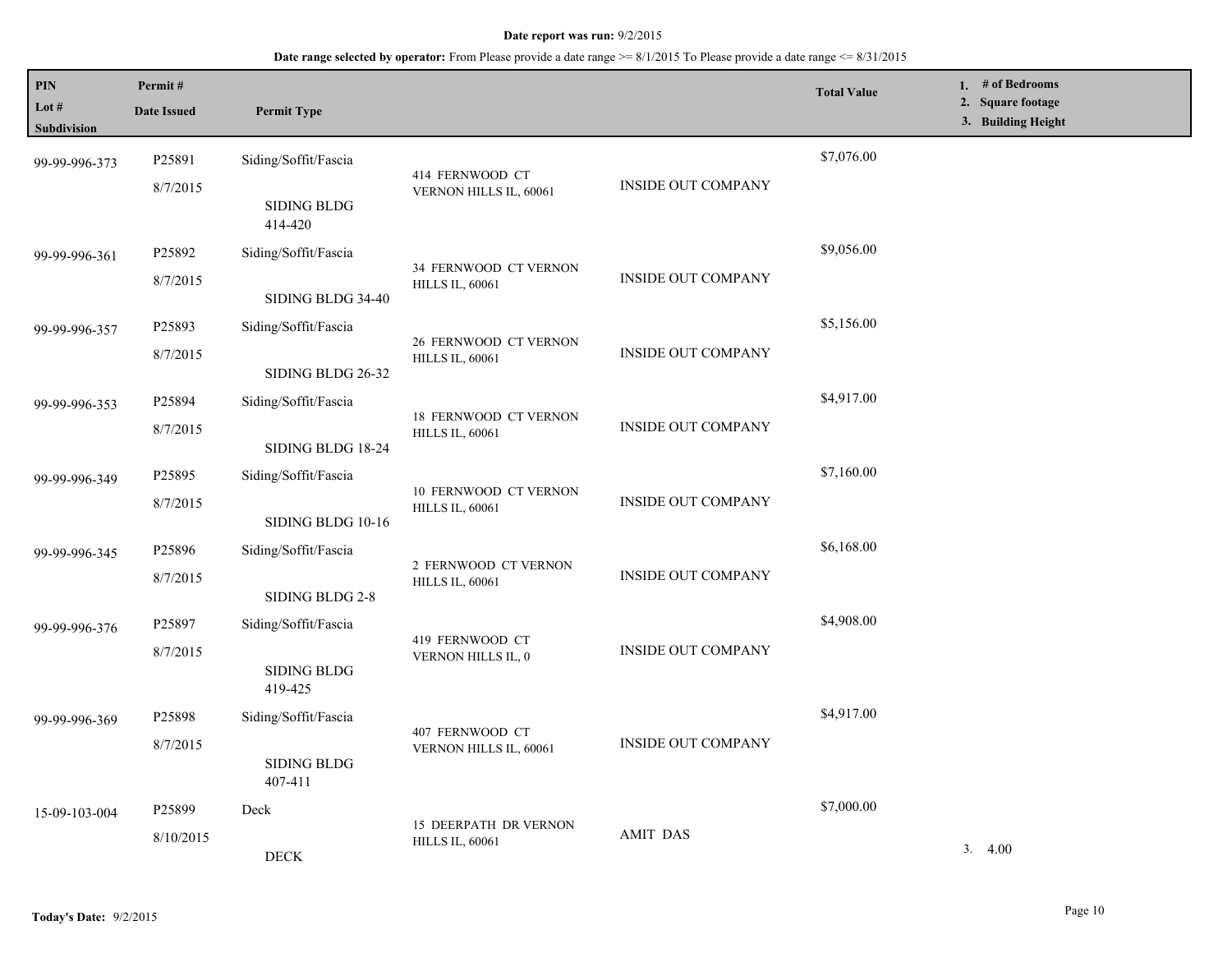| PIN<br>Lot #<br>Subdivision | Permit#<br><b>Date Issued</b> | <b>Permit Type</b>  |                                                        |                                             | <b>Total Value</b> |        | 1. # of Bedrooms<br>2. Square footage<br>3. Building Height |
|-----------------------------|-------------------------------|---------------------|--------------------------------------------------------|---------------------------------------------|--------------------|--------|-------------------------------------------------------------|
| 15-04-303-086               | P25900                        | Patio               |                                                        |                                             | \$6,400.00         |        |                                                             |
|                             | 8/10/2015                     | <b>PATIO</b>        | 5 MALVERN LN VERNON<br><b>HILLS IL, 60061</b>          | <b>SCARAVALLE COMPANY II</b>                |                    |        |                                                             |
| 15-05-419-004               | P25901                        | Re-Roofing          | 300 ANGELA CT VERNON                                   |                                             | \$6,982.00         |        |                                                             |
|                             | 8/10/2015                     | <b>RE-ROOFING</b>   | <b>HILLS IL, 60061</b>                                 | COUNTRYSIDE ROOFING SI<br>& WINDOWS (UNLTD) |                    |        |                                                             |
| 99-00-000-043               | P25903                        | Re-Roofing          | 291 OAKWOOD RD VERNON                                  |                                             | \$17,100.00        |        |                                                             |
|                             | 8/10/2015                     | <b>RE-ROOF</b>      | <b>HILLS IL, 60061</b>                                 | A-1 SECURITY ROOFING IN                     |                    |        |                                                             |
| 11-32-301-016               | P25904                        | Sewer Repair        | 218 BRYANT PL VERNON                                   |                                             | \$2,500.00         |        |                                                             |
|                             | 8/10/2015                     | <b>SEWER REPAIR</b> | <b>HILLS IL, 60061</b>                                 | FLUSH SEWER SERVICE                         |                    |        |                                                             |
| 99-99-101-102               | P <sub>25905</sub>            | Water Heater        |                                                        | $1 - 2$<br>$1 - 2$                          | \$1,555.00         |        |                                                             |
| $1 - 2$<br>LOT 1, UNIT 2    | 8/10/2015                     | <b>WATER HEATER</b> | 1183 CAROLINE VERNON<br><b>HILLS IL, 60061</b>         | ANTHONY QUERCIAGROSSA                       |                    |        |                                                             |
| 15-08-204-019               | P25906                        | Fence               | 71 MONTEREY DR VERNON                                  |                                             | \$1,580.00         |        |                                                             |
|                             | 8/10/2015                     | <b>FENCE</b>        | <b>HILLS IL, 60061</b>                                 | <b>ACTION FENCE COMPANY</b>                 |                    | 3.4.00 |                                                             |
| 15-08-408-014               | P25908                        | Re-Roofing          | 332 HADDON CIR VERNON                                  |                                             | \$7,400.00         |        |                                                             |
|                             | 8/10/2015                     | reroof              | <b>HILLS IL, 60061</b>                                 | PRO TEAM EXTERIORS, INC<br><b>UNLTD</b>     |                    |        |                                                             |
| 15-08-204-024               | P <sub>25911</sub>            | Fence               | 26 MONTAUK LN VERNON                                   |                                             | \$1,950.00         |        |                                                             |
|                             | 8/11/2015                     | <b>FENCE</b>        | <b>HILLS IL, 60061</b>                                 | <b>HILARY ROGAN</b>                         |                    | 3.4.00 |                                                             |
| 99-99-994-452               | P25913                        | Deck                |                                                        |                                             | \$2,400.00         |        |                                                             |
|                             | 8/11/2015                     | $\rm{DECK}$         | <b>45 WILSHIRE CT VERNON</b><br><b>HILLS IL, 60061</b> | <b>LEON NELSON</b>                          |                    |        |                                                             |
|                             | P25914                        | Fence               |                                                        |                                             | \$6,380.00         |        |                                                             |
| 15-07-208-016               | 8/11/2015                     | <b>FENCE</b>        | 38 S ST. CLAIR LN VERNON<br><b>HILLS IL, 60061</b>     | PAM ALBERICO                                |                    |        |                                                             |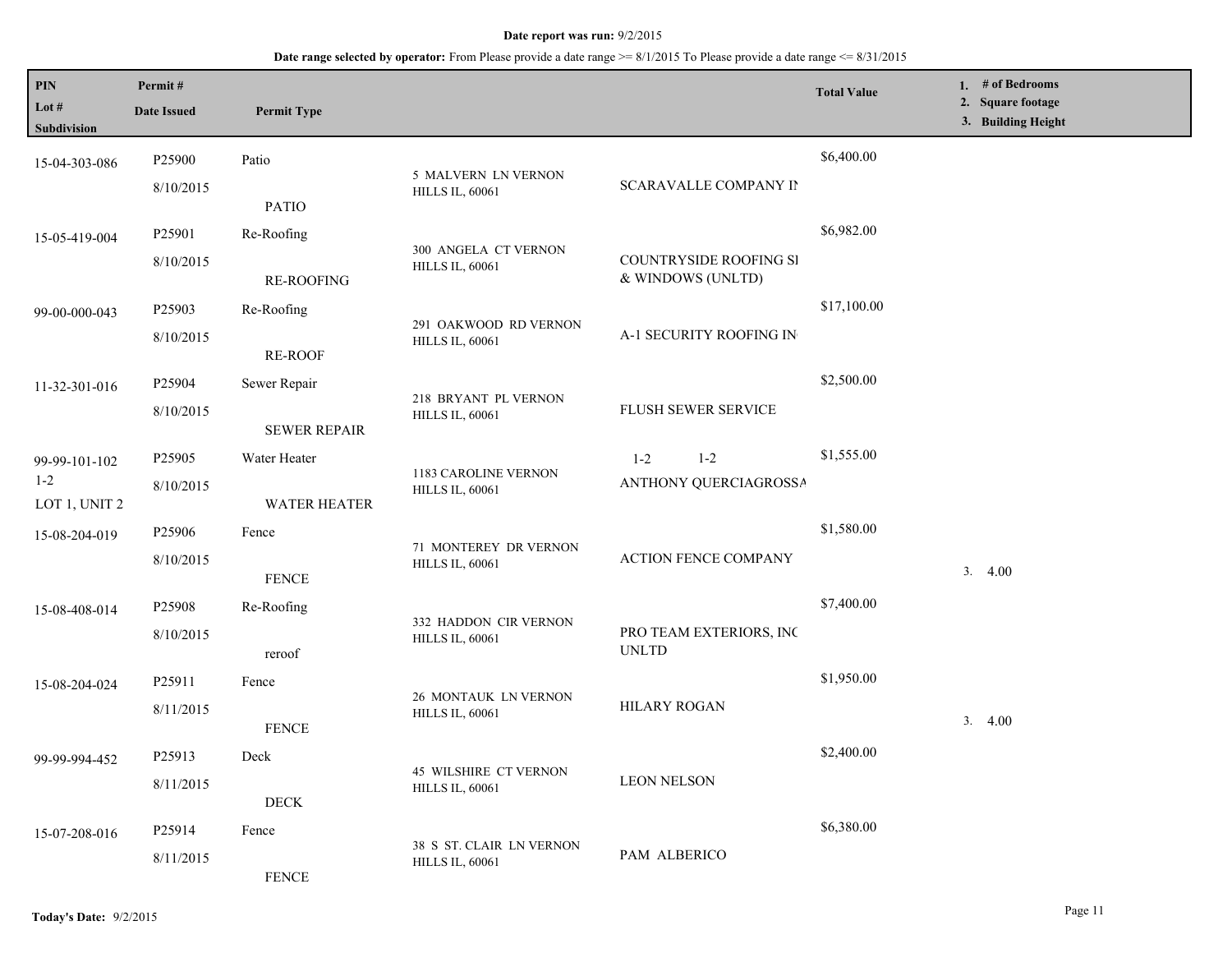| <b>PIN</b><br>Lot $#$<br>Subdivision   | Permit#<br><b>Date Issued</b> | <b>Permit Type</b>                                                                                                                     |                                                  |                                           | <b>Total Value</b> | 1. # of Bedrooms<br>2. Square footage<br>3. Building Height |
|----------------------------------------|-------------------------------|----------------------------------------------------------------------------------------------------------------------------------------|--------------------------------------------------|-------------------------------------------|--------------------|-------------------------------------------------------------|
| 15-05-414-001                          | P25915<br>8/12/2015           | Water Heater<br><b>WATER HEATER</b>                                                                                                    | 1 MONTGOMERY LN<br>VERNON HILLS IL, 60061        | RICHARD SWIATEK                           | \$1,100.00         |                                                             |
| 15-04-302-001                          | P25916<br>8/12/2015           | Re-Roofing<br><b>RE-ROOF</b>                                                                                                           | 401 ALBANY LN VERNON<br><b>HILLS IL, 60061</b>   | FIJI CONSTRUCTION                         | \$6,000.00         |                                                             |
| 15-04-308-007                          | P25917<br>8/12/2015           | Fence<br><b>FENCE</b>                                                                                                                  | 212 CRABTREE LN VERNON<br><b>HILLS IL, 60061</b> | <b>DANA SCHMIDT</b>                       | \$1,200.00         | 3. 6.00                                                     |
| 15-04-308-006                          | P25918<br>8/12/2015           | Fence<br><b>FENCE</b>                                                                                                                  | 214 CRABTREE LN VERNON<br><b>HILLS IL, 60061</b> | THOMAS R RAMS                             | \$3,500.00         | 3.<br>6.00                                                  |
| 99-99-993-758                          | P25920<br>8/12/2015           | Security System<br><b>SECURITY</b><br><b>SYSTEM</b>                                                                                    | 357 W JEFFERSON CT<br>VERNON HILLS IL, 60061     | ADT SECURITY SERVICES,                    | \$844.00           |                                                             |
| 99-99-996-691                          | P25921<br>8/12/2015           | 1&2 Family Addition<br>$\mbox{\rm ADD}$<br><b>BREEZEWAY/POR</b><br><b>CH BETWEEN</b><br><b>HOUSE &amp; GARAGE</b><br><b>AND REROOF</b> | 374 E MARSEILLES ST<br>VERNON HILLS IL, 60061    | O'NEIL CONSTRUCTION CO                    | \$63,255.00        |                                                             |
| 99-99-999-480<br><b>GREGGS LANDING</b> | P25922<br>8/13/2015           | Misc. Electrical<br>MISC ELECT                                                                                                         | 1976 N BROADMOOR LN<br>VERNON HILLS IL, 60061    | 8<br>$\overline{1}$<br>HUCKER ELECTRIC CO | \$3,258.00         |                                                             |
| 11-32-402-003                          | P25923<br>8/13/2015           | Driveway/Slab<br>Sidewalk<br><b>DRIVEWAY AND</b><br><b>WALK W/STOOP</b>                                                                | 1105 MARLOWE PL VERNON<br><b>HILLS IL, 60061</b> | <b>ERIC S FERNANDES</b>                   | \$4,500.00         |                                                             |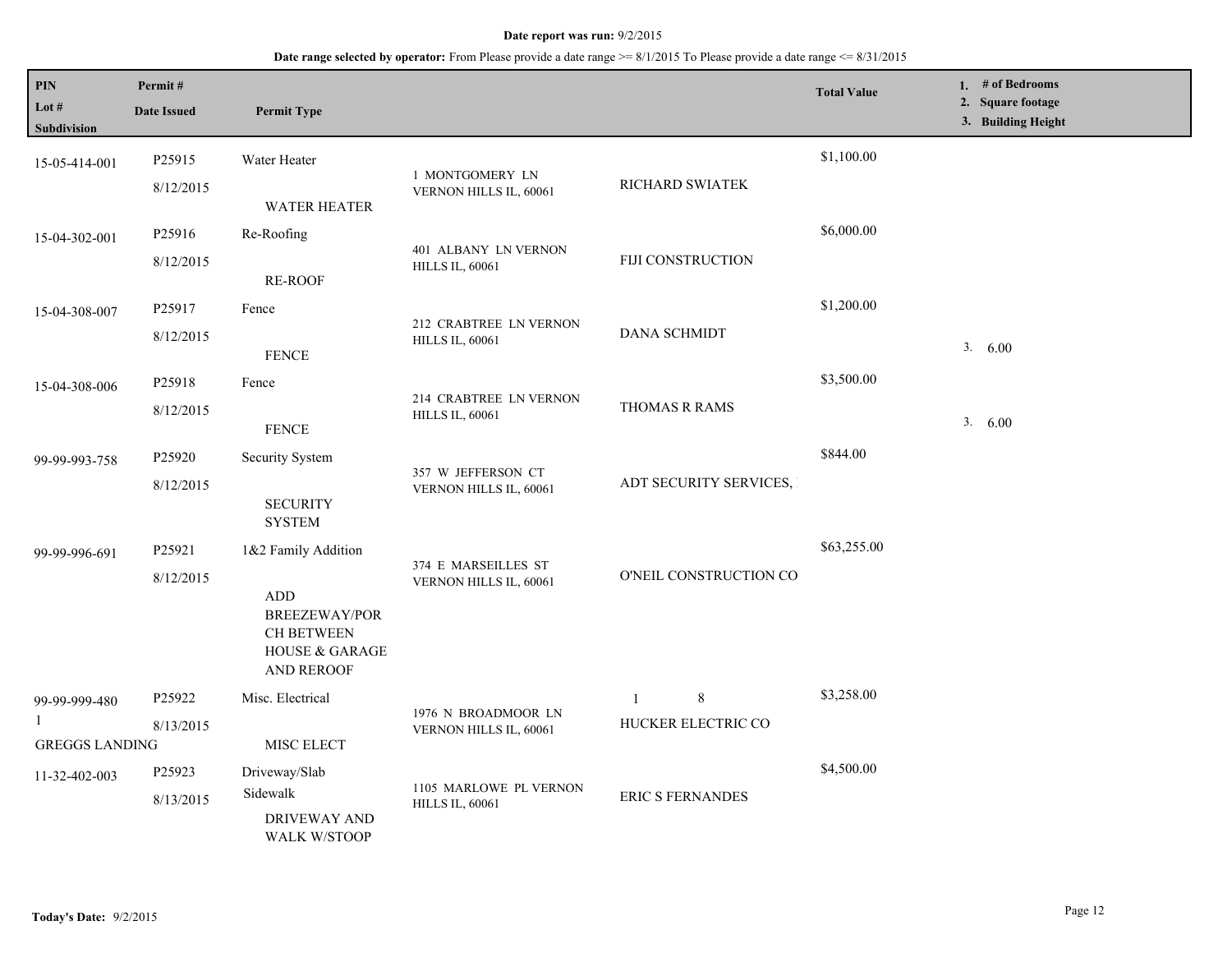| <b>PIN</b><br>Lot $#$<br><b>Subdivision</b>    | Permit#<br><b>Date Issued</b>   | <b>Permit Type</b>                                                     |                                                  |                                  | <b>Total Value</b> | 1. $#$ of Bedrooms<br>2. Square footage<br>3. Building Height |
|------------------------------------------------|---------------------------------|------------------------------------------------------------------------|--------------------------------------------------|----------------------------------|--------------------|---------------------------------------------------------------|
| 99-00-000-478                                  | P25924<br>8/13/2015             | Water Heater<br><b>WATER HEATER</b>                                    | 438 E PINE LAKE CIR<br>VERNON HILLS IL, 60061    | RICHARD MOOR                     | \$900.00           |                                                               |
| 15-07-209-007                                  | P25925<br>8/14/2015             | Fence<br><b>FENCE</b>                                                  | 1055 W ROYAL OAK DR<br>VERNON HILLS IL, 60061    | JENNIFER DAHL                    | \$4,100.00         | 3. 5.00                                                       |
| 99-99-100-104<br>$19-2$<br><b>SHADOW CREEK</b> | P25926<br>8/14/2015             | Driveway/Slab<br>R&R ASPHALT<br><b>DRIVEWAY</b>                        | 263 W SHADOW CREEK CIR<br>VERNON HILLS IL, 60061 | $19-2$<br><b>KAPLAN PAVING</b>   | \$2,145.00         |                                                               |
| 99-99-100-094<br>$16-4$<br>SHADOW CREEK POD C  | P25927<br>8/14/2015             | Driveway/Slab<br>REPLACE 90 SQ FT<br><b>ASPHALT</b><br><b>DRIVEWAY</b> | 210 W SHADOW CREEK CIR<br>VERNON HILLS IL, 60061 | $16 - 4$<br><b>KAPLAN PAVING</b> | \$3,600.00         |                                                               |
| 99-99-100-105<br>$19-3$<br><b>SHADOW CREEK</b> | P25928<br>8/14/2015             | Driveway/Slab<br>R&R ASPHALT<br><b>DRIVEWAY</b>                        | 267 W SHADOW CREEK CIR<br>VERNON HILLS IL, 60061 | $19-3$<br><b>KAPLAN PAVING</b>   | \$2,145.00         |                                                               |
| 99-99-100-106<br>$19-4$<br><b>SHADOW CREEK</b> | P25929<br>8/14/2015             | Driveway/Slab<br>R&R ASPHALT<br><b>DRIVEWAY</b>                        | 271 W SHADOW CREEK CIR<br>VERNON HILLS IL, 60061 | $19-4$<br><b>KAPLAN PAVING</b>   | \$1,525.00         |                                                               |
| 15-06-405-010                                  | P <sub>25930</sub><br>8/14/2015 | Driveway/Slab<br><b>DRIVEWAY</b>                                       | 316 N FIORE PKWY<br>VERNON HILLS IL, 60061       | ANGELO PETRESCU                  | \$2,250.00         |                                                               |
| 15-05-405-031                                  | P25931<br>8/14/2015             | Patio<br><b>PAVER PATIO</b>                                            | 238 ANNAPOLIS DR<br>VERNON HILLS IL, 60061       | <b>DONNA A THOMAS</b>            | \$5,850.00         |                                                               |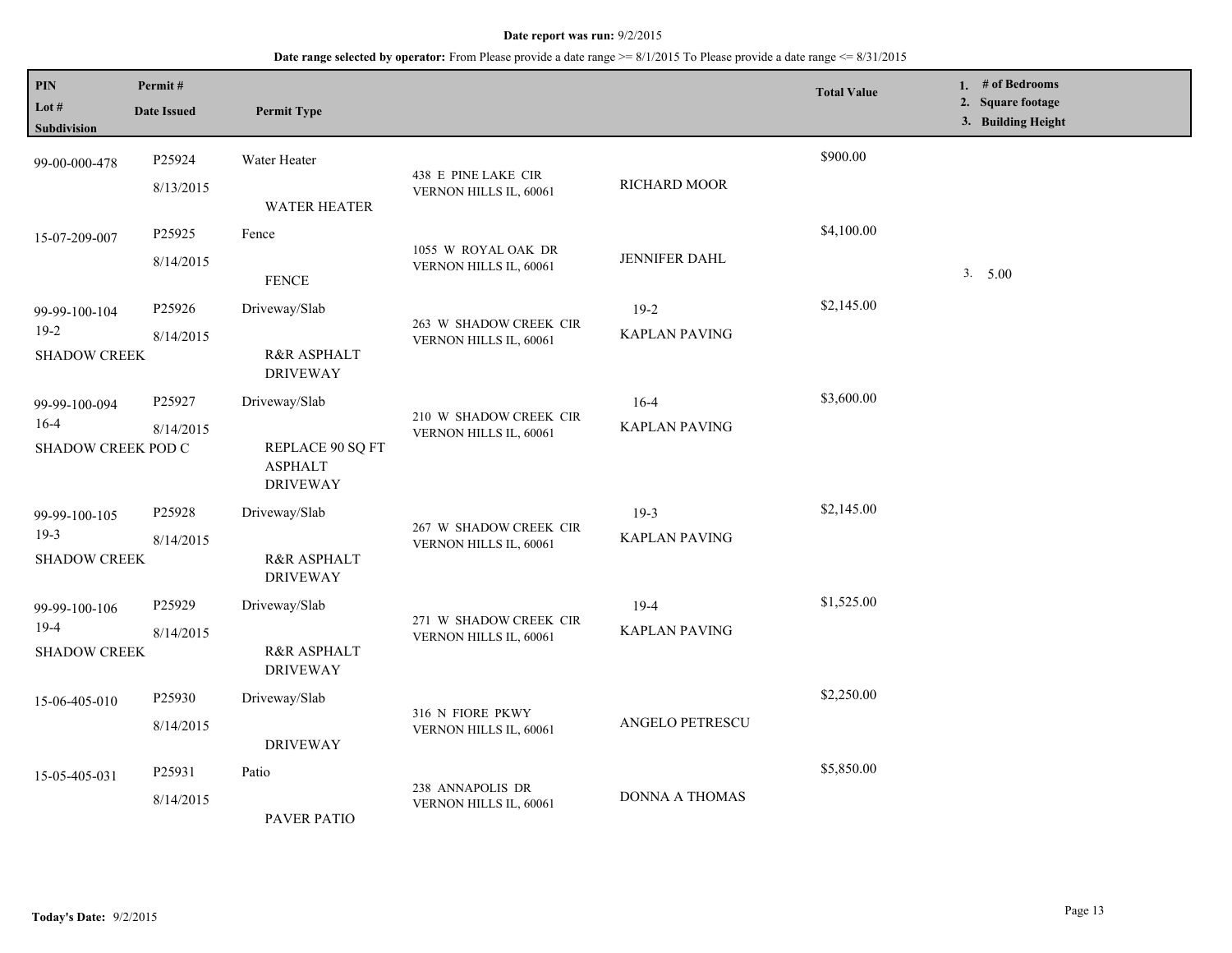| PIN<br>Lot $#$<br>Subdivision            | Permit#<br><b>Date Issued</b>   | <b>Permit Type</b>                                                     |                                                  |                                            | <b>Total Value</b> | 1. $#$ of Bedrooms<br>2. Square footage<br>3. Building Height |
|------------------------------------------|---------------------------------|------------------------------------------------------------------------|--------------------------------------------------|--------------------------------------------|--------------------|---------------------------------------------------------------|
| 11-32-413-011                            | P25932<br>8/17/2015             | Deck<br>$\rm{DECK}$                                                    | 166 W BRANDYWINE CT<br>VERNON HILLS IL, 60061    | <b>SHUN LIU</b>                            | \$500.00           | 3. 5.00                                                       |
| 99-99-994-091                            | P25933<br>8/17/2015             | Fence<br><b>FENCE</b>                                                  | 387 E RANNEY AV VERNON<br><b>HILLS IL, 60061</b> | <b>JASON ZIEGLER</b>                       | \$3,300.00         | 3.4.00                                                        |
| 99-00-000-436<br>LOT 25, SAWGRASS        | P25934<br>8/17/2015             | Security System<br><b>SECURITY ALARM</b>                               | 1797 N SAWGRASS ST<br>VERNON HILLS IL, 60061     | ADT SECURITY SERVICES,                     | \$2,619.00         |                                                               |
| 15-06-415-003                            | P25935<br>8/17/2015             | Security System<br><b>SECURITY</b><br><b>SYSTEM</b>                    | 103 N SOUTHFIELD DR<br>VERNON HILLS IL, 60061    | <b>ASHLEY PLOTKIN</b>                      | \$375.00           |                                                               |
| 99-99-991-910                            | P25936<br>8/17/2015             | Water Heater<br><b>WATER HEATER</b>                                    | 1955 N TREVINO TER<br>VERNON HILLS IL, 60061     | <b>BRUCE MARSDEN</b>                       | \$1,200.00         |                                                               |
| 15-06-401-035                            | P25937<br>8/17/2015             | Driveway/Slab<br>Sidewalk<br><b>DRIVEWAY AND</b><br><b>SIDEWALK</b>    | 240 N SOUTHFIELD DR<br>VERNON HILLS IL, 60061    | PIRITA LANDSCAPING                         | \$8,100.00         |                                                               |
| 15-04-307-006                            | P <sub>25939</sub><br>8/17/2015 | Siding/Soffit/Fascia<br><b>SIDING</b>                                  | 11 BEDFORD DR VERNON<br><b>HILLS IL, 60061</b>   | ALOHA CONSTRUCTION IN                      | \$6,200.00         |                                                               |
| 99-99-991-959                            | P25940<br>8/17/2015             | Siding/Soffit/Fascia<br>Re-Roof<br><b>SIDING AND</b><br><b>RE-ROOF</b> | 20 EDGEWOOD RD VERNON<br><b>HILLS IL, 60061</b>  | ALOHA CONSTRUCTION IN                      | \$9,700.00         |                                                               |
| 99-99-100-592<br>$21 - 4$<br>POD D, 21-4 | P25942<br>8/18/2015             | Water Heater<br><b>WATER HEATER</b>                                    | 1970 CRENSHAW VERNON<br><b>HILLS IL, 60061</b>   | ${\bf D}$<br>$21 - 4$<br>ANATOLE WASYLENKO | \$1,200.00         |                                                               |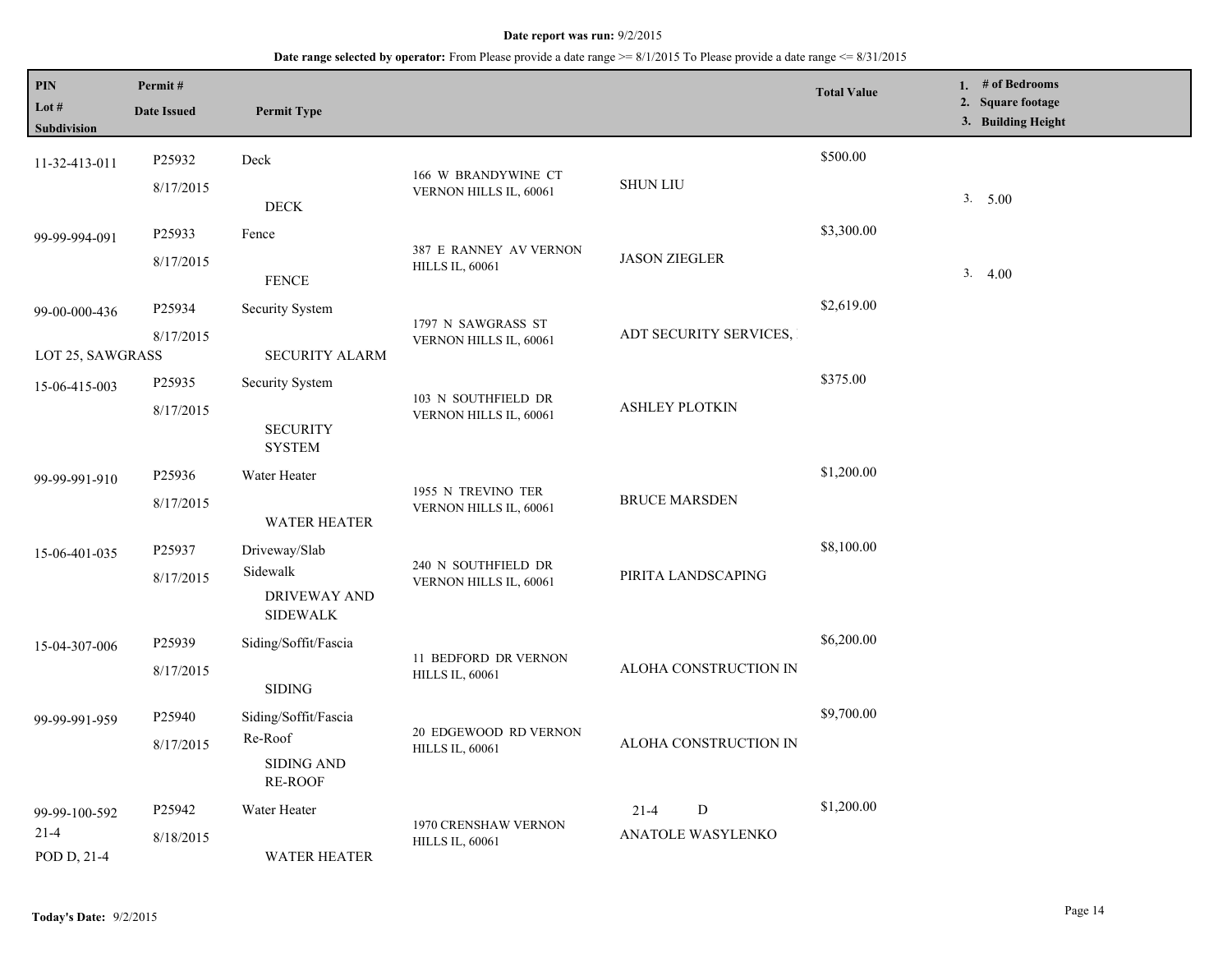| PIN<br>Lot $#$<br>Subdivision                                      | Permit#<br><b>Date Issued</b> | <b>Permit Type</b>                                                                  |                                                   |                                 | <b>Total Value</b> | 1. $#$ of Bedrooms<br>2. Square footage<br>3. Building Height |
|--------------------------------------------------------------------|-------------------------------|-------------------------------------------------------------------------------------|---------------------------------------------------|---------------------------------|--------------------|---------------------------------------------------------------|
| 11-32-201-013                                                      | P25943<br>8/18/2015           | Fence<br><b>FENCE</b>                                                               | 1110 GRANT PL VERNON<br><b>HILLS IL, 60061</b>    | TERRI A STEVENS                 | \$2,400.00         | 3.4.00                                                        |
| 15-05-405-054                                                      | P25946<br>8/18/2015           | Air Conditioning<br>A/C                                                             | 213 AUGUSTA DR VERNON<br><b>HILLS IL, 60061</b>   | PRO TEMP OF ILLINOIS            | \$4,772.00         |                                                               |
| 15-09-110-020                                                      | P25948<br>8/18/2015           | Private Sidewalk<br>SIDEWALK AND<br><b>STOOP</b>                                    | 123 S BROOK HILL LN<br>VERNON HILLS IL, 60061     | <b>MONAL SHAH</b>               | \$3,400.00         |                                                               |
| 15-09-110-020                                                      | P25949<br>8/18/2015           | Driveway/Slab<br><b>ASPHALT</b><br><b>DRIVEWAY</b>                                  | 123 S BROOK HILL LN<br>VERNON HILLS IL, 60061     | <b>MONAL SHAH</b>               | \$2,400.00         |                                                               |
| 99-99-100-352<br>LOT <sub>65</sub><br><b>GREGG'S LANDING POD E</b> | P25953<br>8/19/2015           | Furnace<br>Air<br>2 FURNACES AND<br>2 A/C UNITS                                     | 408 N WHITE DEER TRL<br>VERNON HILLS IL, 60061    | LOT <sub>65</sub><br>$\rm{ABC}$ | \$25,914.00        |                                                               |
| 15-08-108-078                                                      | P25954<br>8/19/2015           | Misc. Residential<br><b>MISC REPAIRS ON</b><br><b>FORECLOSED</b><br><b>PROPERTY</b> | 348 S RICHARD CT VERNON<br><b>HILLS IL, 60061</b> | ASONS CONSTRUCTION              | \$10,390.00        |                                                               |
| 15-09-106-022                                                      | P25955<br>8/19/2015           | Water Heater<br><b>WATER HEATER</b>                                                 | 354 S OLD CREEK RD<br>VERNON HILLS IL, 60061      | <b>JODIE WEINTRAUB</b>          | \$895.00           |                                                               |
| 15-05-414-002                                                      | P25956<br>8/19/2015           | Driveway/Slab<br>Sidewalk<br>DRIVEWAY &<br>WALKWAY                                  | 3 MONTGOMERY LN<br>VERNON HILLS IL, 60061         | DESIGNERS CONCRETE LLC          | \$3,600.00         |                                                               |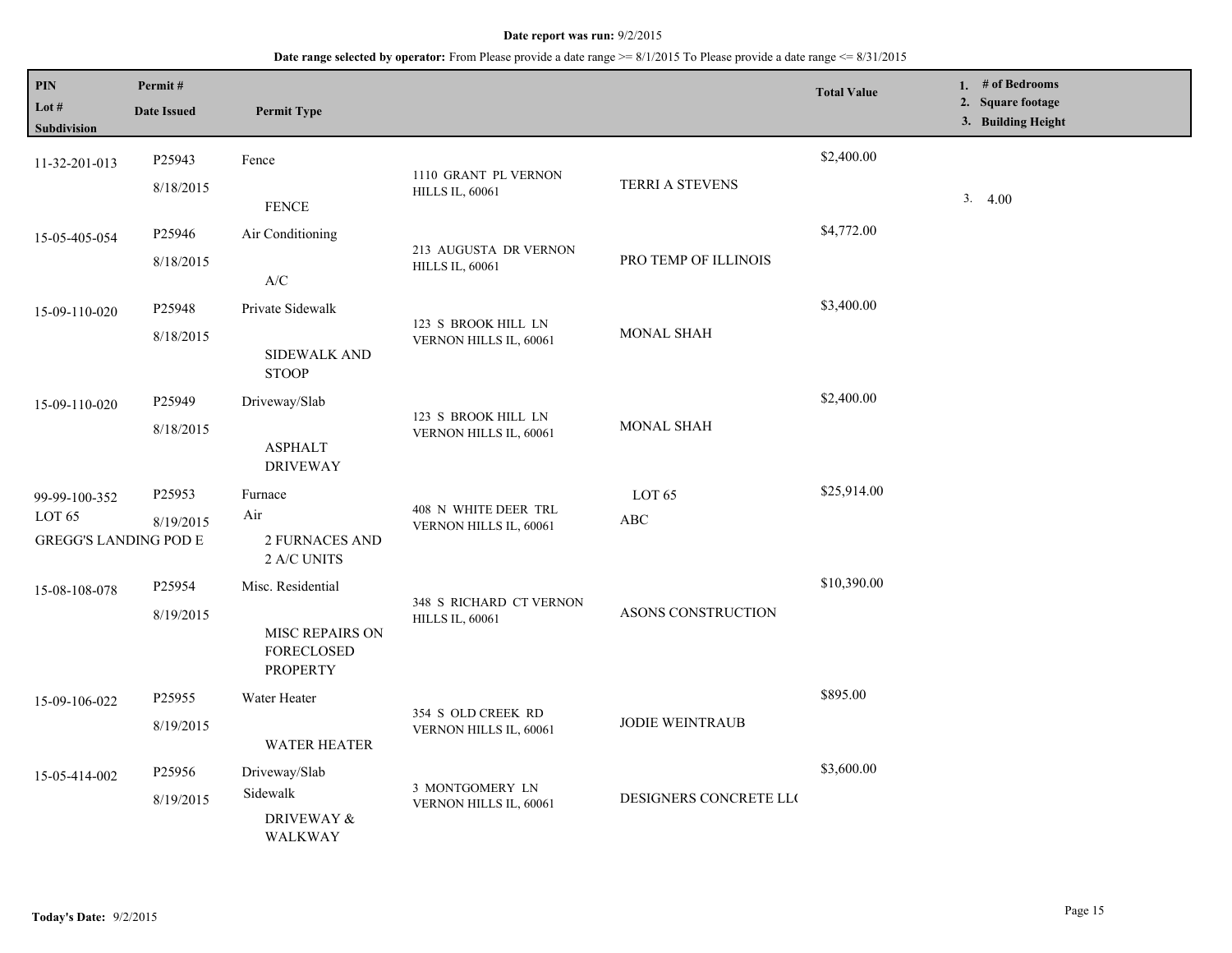| PIN                           | Permit#                                                  |                                     |                                                        |                                         | <b>Total Value</b> | 1. # of Bedrooms<br>2. Square footage |
|-------------------------------|----------------------------------------------------------|-------------------------------------|--------------------------------------------------------|-----------------------------------------|--------------------|---------------------------------------|
| Lot $#$<br><b>Subdivision</b> | <b>Date Issued</b>                                       | <b>Permit Type</b>                  |                                                        |                                         |                    | 3. Building Height                    |
| 99-99-100-819                 | P25957                                                   | Parking Lot                         | AARON'S ENT (STATION,ST<br><b>860 MILWAUKEE VERNON</b> |                                         | \$8,680.00         |                                       |
|                               | 8/20/2015<br>PARKING LOT<br>SEALCOAT &<br>PATCHING: 2015 | <b>HILLS IL, 60061</b>              |                                                        |                                         |                    |                                       |
| 99-99-999-494                 | P25958                                                   | 1&2 Family Addition                 |                                                        |                                         | \$48,000.00        |                                       |
|                               | 8/20/2015                                                | 3 SEASON ROOM<br><b>ADDITION</b>    | 210 W CONGRESSIONAL<br>COURT VERNON HILLS IL,<br>60061 | TIMBERBUILT INC                         |                    | 3.12.00                               |
| 99-99-996-641                 | P <sub>25959</sub>                                       | Fence                               |                                                        |                                         | \$3,800.00         |                                       |
|                               | 8/20/2015                                                | <b>FENCE</b>                        | 238 E LASALLE ST VERNON<br><b>HILLS IL, 60061</b>      | UNIVERSAL FENCE                         |                    | 3. 5.00                               |
| 99-99-101-742                 | P25962                                                   | Misc. Residential                   |                                                        | 18                                      | \$26,250.00        |                                       |
| LOT 24, POD 18                | 8/20/2015                                                | LANDSCAPING<br>ONLY                 | <b>1652 LAKE CHARLES</b><br>VERNON HILLS IL, 60061     | SCHMECHTIG LANDSCAPIN<br><b>COMPANY</b> |                    |                                       |
| 15-06-414-009                 | P25963                                                   | Re-Roofing                          |                                                        |                                         | \$7,700.00         |                                       |
|                               | 8/20/2015                                                | <b>REROOF</b>                       | 97 N ROYAL OAK DR<br>VERNON HILLS IL, 60061            | AB EDWARD ENTERPRISES<br>(LTD)          |                    |                                       |
| 15-08-409-001                 | P25964                                                   | Water Heater                        |                                                        |                                         | \$1,348.00         |                                       |
|                               | 8/21/2015                                                | WATER HEATER                        | 601 EVERGREEN DR<br>VERNON HILLS IL, 60061             | CHRISTOPHER H CONNERS                   |                    |                                       |
| 15-06-413-016                 | P25965                                                   | Re-Roofing                          | 96 N ROYAL OAK DR                                      |                                         | \$6,500.00         |                                       |
|                               | 8/21/2015                                                | <b>REROOF</b>                       | VERNON HILLS IL, 60061                                 | MORNING DEW EXTERIORS                   |                    |                                       |
| 15-06-410-008                 | P25969                                                   | Siding/Soffit/Fascia                | <b>68 N STERLING HEIGHTS</b>                           |                                         | \$8,200.00         |                                       |
|                               | 8/21/2015                                                | <b>SIDING</b>                       | RD VERNON HILLS IL, 60061                              | <b>RCC PLUS</b>                         |                    |                                       |
| 15-05-424-012                 | P25970                                                   | Air Conditioning                    |                                                        |                                         | \$6,392.00         |                                       |
|                               | 8/21/2015                                                | Furnance<br>$A/C\ \&\ \rm FURNANCE$ | 310 ALBRIGHT CT VERNON<br><b>HILLS IL, 60061</b>       | MICHAEL A BATEY                         |                    |                                       |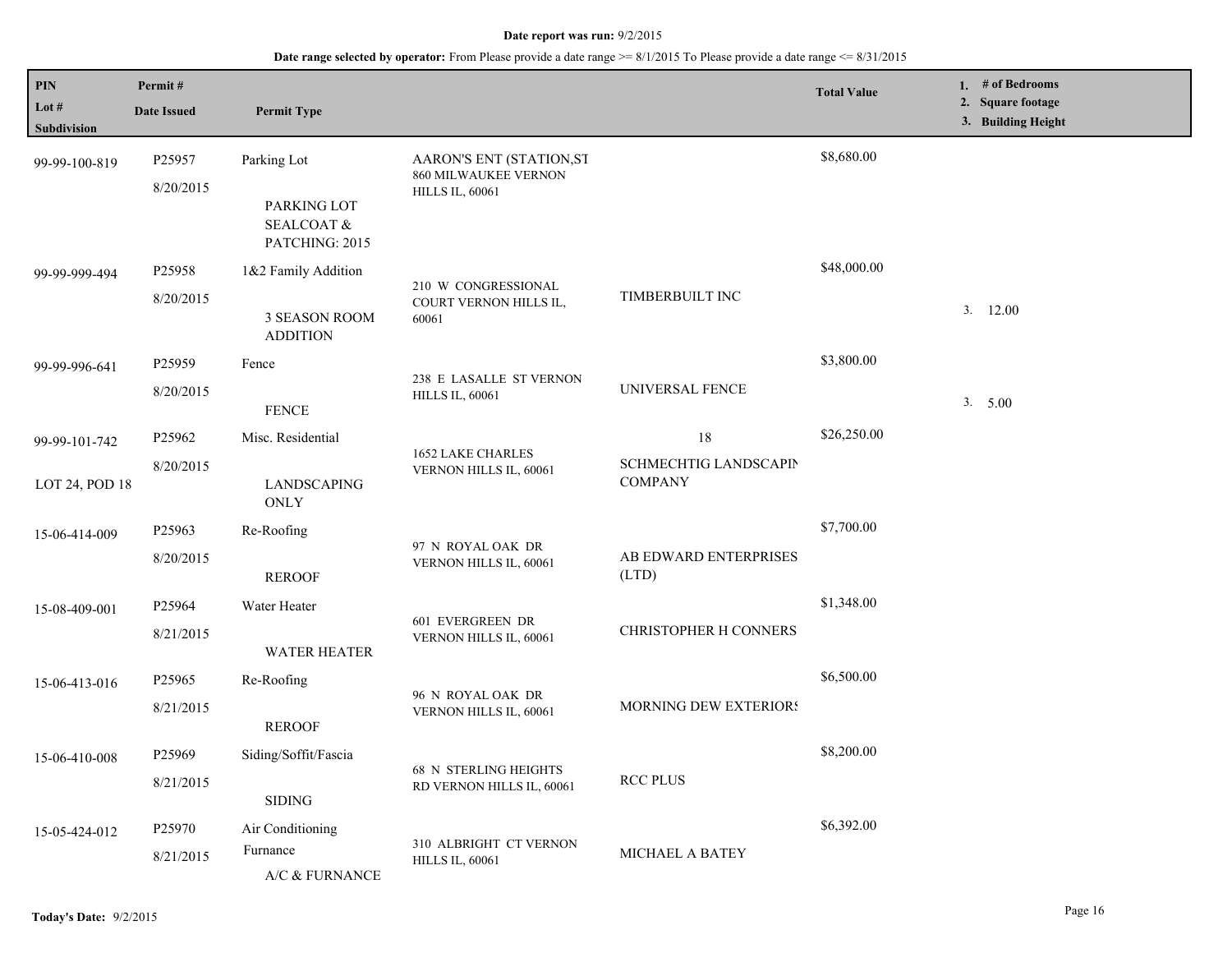| <b>PIN</b><br>Lot $#$ | Permit#<br><b>Date Issued</b> | <b>Permit Type</b>                                |                                                 |                                           | <b>Total Value</b> | 1. # of Bedrooms<br>2. Square footage |
|-----------------------|-------------------------------|---------------------------------------------------|-------------------------------------------------|-------------------------------------------|--------------------|---------------------------------------|
| Subdivision           |                               |                                                   |                                                 |                                           |                    | 3. Building Height                    |
| 99-99-991-607         | P25971                        | Re-Roofing                                        | <b>16 ASPEN DR VERNON</b>                       |                                           | \$7,100.00         |                                       |
|                       | 8/21/2015<br><b>REROOF</b>    | <b>HILLS IL, 60061</b>                            | A & D HOME IMPROVEMEN                           |                                           |                    |                                       |
| 99-99-101-643         | P25973                        | Fire Alarm                                        |                                                 |                                           | \$39,028.00        |                                       |
| THE OAKS              | 8/21/2015                     | <b>FIRE ALARM</b>                                 | 96 OAK LEAF LN VERNON<br><b>HILLS IL, 60061</b> | ZOEPAZ INC                                |                    |                                       |
| 99-99-991-935         | P25975                        | Air Conditioning                                  |                                                 |                                           | \$3,500.00         |                                       |
|                       | 8/24/2015                     | AIR CONDITIONER                                   | 1995 N TREVINO TER<br>VERNON HILLS IL, 60061    | ALLIED AIR CONDITIONING<br><b>HEATING</b> |                    |                                       |
| 15-08-104-012         | P25976                        | Re-Roofing                                        |                                                 |                                           | \$4,000.00         |                                       |
|                       | 8/24/2015                     | <b>RE-ROOF</b>                                    | 704 N LAKESIDE DR<br>VERNON HILLS IL, 60061     | HUMBERTO REYES                            |                    |                                       |
| 11-32-416-059         | P25977                        | Water Heater                                      |                                                 |                                           | \$400.00           |                                       |
|                       | 8/24/2015                     | <b>WATER HEATER</b>                               | 136 WINDSOR DR VERNON<br><b>HILLS IL, 60061</b> | YOU SHENG ZHANG                           |                    |                                       |
| 15-06-413-023         | P25979                        | Siding/Soffit/Fascia                              |                                                 |                                           | \$11,300.00        |                                       |
|                       | 8/24/2015                     | <b>SIDING</b>                                     | 34 N ROYAL OAK DR<br>VERNON HILLS IL, 60061     | US HOME RESTORATION<br><b>AUTHORITY</b>   |                    |                                       |
| 99-99-993-739         | P <sub>25980</sub>            | Private Sidewalk                                  |                                                 |                                           | \$2,600.00         |                                       |
|                       | 8/24/2015                     | <b>REPLACE</b><br>SIDEWALK -<br>339-341 JEFFERSON | 339 W JEFFERSON CT<br>VERNON HILLS IL, 60061    | NORTHRANGE & CONCRET                      |                    |                                       |
| 99-99-995-567         | P25981                        | Private Sidewalk                                  |                                                 |                                           | \$2,600.00         |                                       |
|                       | 8/24/2015                     | <b>REPLACE</b><br><b>SIDEWALK FOR</b><br>936-934  | 936 ADAMS CT VERNON<br><b>HILLS IL, 60061</b>   | NORTHRANGE & CONCRET                      |                    |                                       |
| 99-99-995-559         | P <sub>25982</sub>            | Private Sidewalk                                  |                                                 |                                           | \$2,600.00         |                                       |
|                       | 8/24/2015                     | REPLACE STOOP                                     | 934 ADAMS CT VERNON<br><b>HILLS IL, 60061</b>   | NORTHRANGE CONCRETE                       |                    |                                       |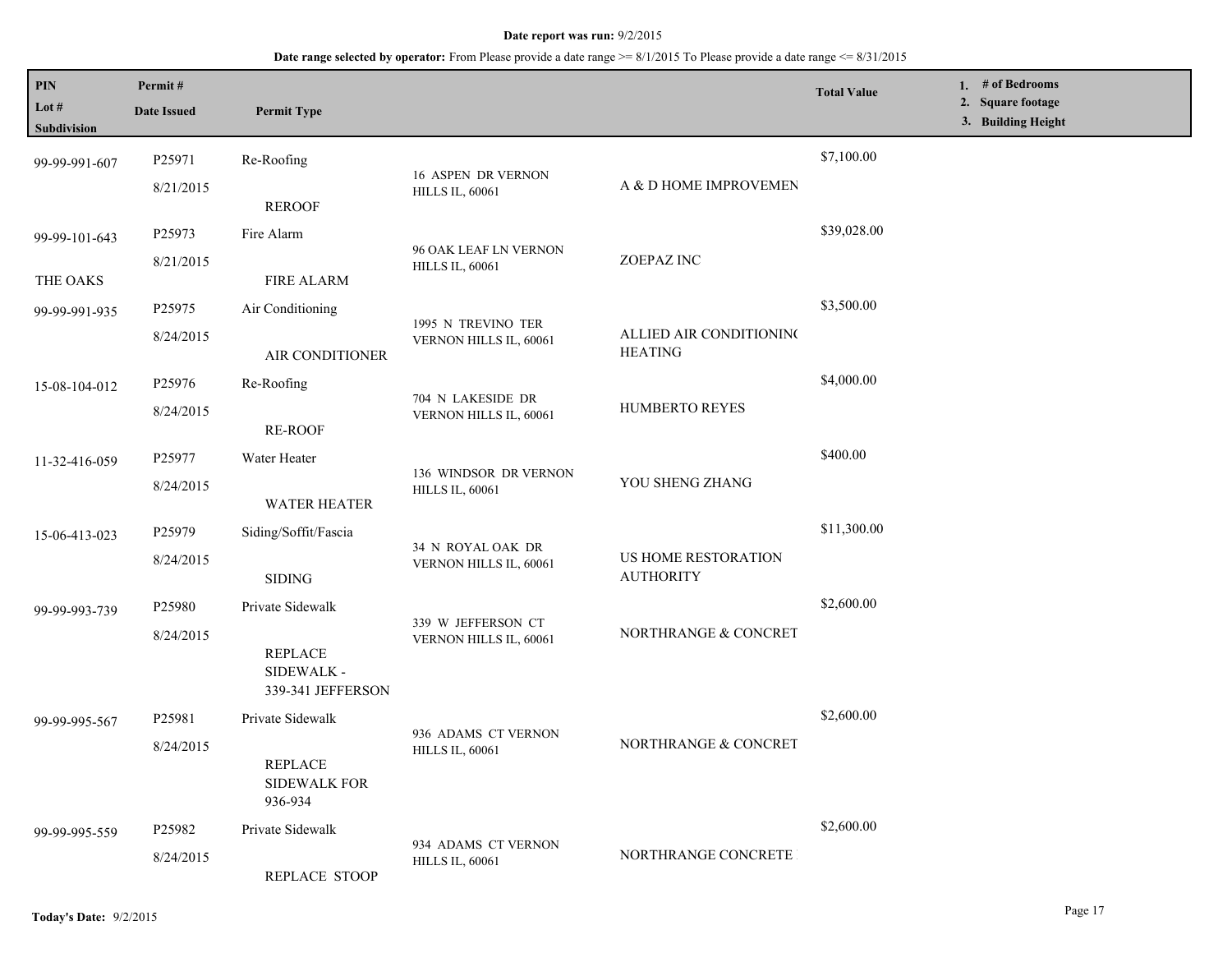| $\mathbf{PIN}$<br>Lot #<br>Subdivision | Permit#<br><b>Date Issued</b>   | <b>Permit Type</b>                       |                                                                        |                           | <b>Total Value</b> | 1. # of Bedrooms<br>2. Square footage<br>3. Building Height |
|----------------------------------------|---------------------------------|------------------------------------------|------------------------------------------------------------------------|---------------------------|--------------------|-------------------------------------------------------------|
| 99-99-995-530                          | P25983<br>8/24/2015             | Private Sidewalk                         | 925 ADAMS CT VERNON<br><b>HILLS IL, 60061</b>                          | NORTHRANGE CONCRETE       | \$1,940.00         |                                                             |
| 99-99-993-788                          | P25984                          | <b>CURB ONLY</b><br>Private Sidewalk     |                                                                        |                           | \$2,600.00         |                                                             |
|                                        | 8/24/2015                       | SIDEWALK &                               | 341 W JEFFERSON CT<br>VERNON HILLS IL, 60061                           | NORTHRANGE CONCRETE       |                    |                                                             |
|                                        |                                 | <b>STOOP</b>                             |                                                                        |                           | \$2,600.00         |                                                             |
| 99-99-995-567                          | P <sub>25985</sub><br>8/24/2015 | Private Sidewalk                         | 936 ADAMS CT VERNON<br><b>HILLS IL, 60061</b>                          |                           |                    |                                                             |
| 99-99-993-739                          | P25986                          | <b>REPLACE STOOP</b><br>Private Sidewalk | 339 W JEFFERSON CT                                                     |                           | \$2,600.00         |                                                             |
|                                        | 8/24/2015                       | <b>REPLACE STOOP</b>                     | VERNON HILLS IL, 60061                                                 | NORTHRANGE CONCRETE       |                    |                                                             |
| 99-99-101-510                          | P25988<br>8/25/2015             | Sign                                     | VERNON HILLS TOWN CEN<br>1255 TOWN CENTER RD<br>VERNON HILLS IL, 60061 | <b>HERITAGE SIGNS LTD</b> | \$20,000.00        |                                                             |
|                                        | P25989                          | <b>SIGN</b><br>Patio                     |                                                                        |                           | \$2,500.00         | 3.48.00                                                     |
| 15-04-312-005                          | 8/25/2015                       | <b>PATIO</b>                             | 2 ST. IVES LN VERNON<br><b>HILLS IL, 60061</b>                         | <b>OLIVERIO PASILLAS</b>  |                    |                                                             |
| 15-05-204-009                          | P25991                          | Fence                                    | 404 APPLETON DR VERNON                                                 |                           | \$4,650.00         |                                                             |
|                                        | 8/25/2015                       | <b>FENCE</b>                             | <b>HILLS IL, 60061</b>                                                 | <b>AZTEC FENCE</b>        |                    | 3.4.00                                                      |
| 15-08-112-019                          | P25993<br>8/26/2015             | Fence                                    | 320 GREENBRIER LN<br>VERNON HILLS IL, 60061                            | TIMOTHY LYFORD            | \$500.00           |                                                             |
| 99-99-996-627                          | P25994                          | <b>FENCE</b><br>Re-Roofing               |                                                                        |                           | \$8,000.00         |                                                             |
|                                        | 8/27/2015                       | <b>REROOF</b>                            | 315 E LASALLE ST VERNON<br><b>HILLS IL, 60061</b>                      | <b>INEX RESTORATION</b>   |                    |                                                             |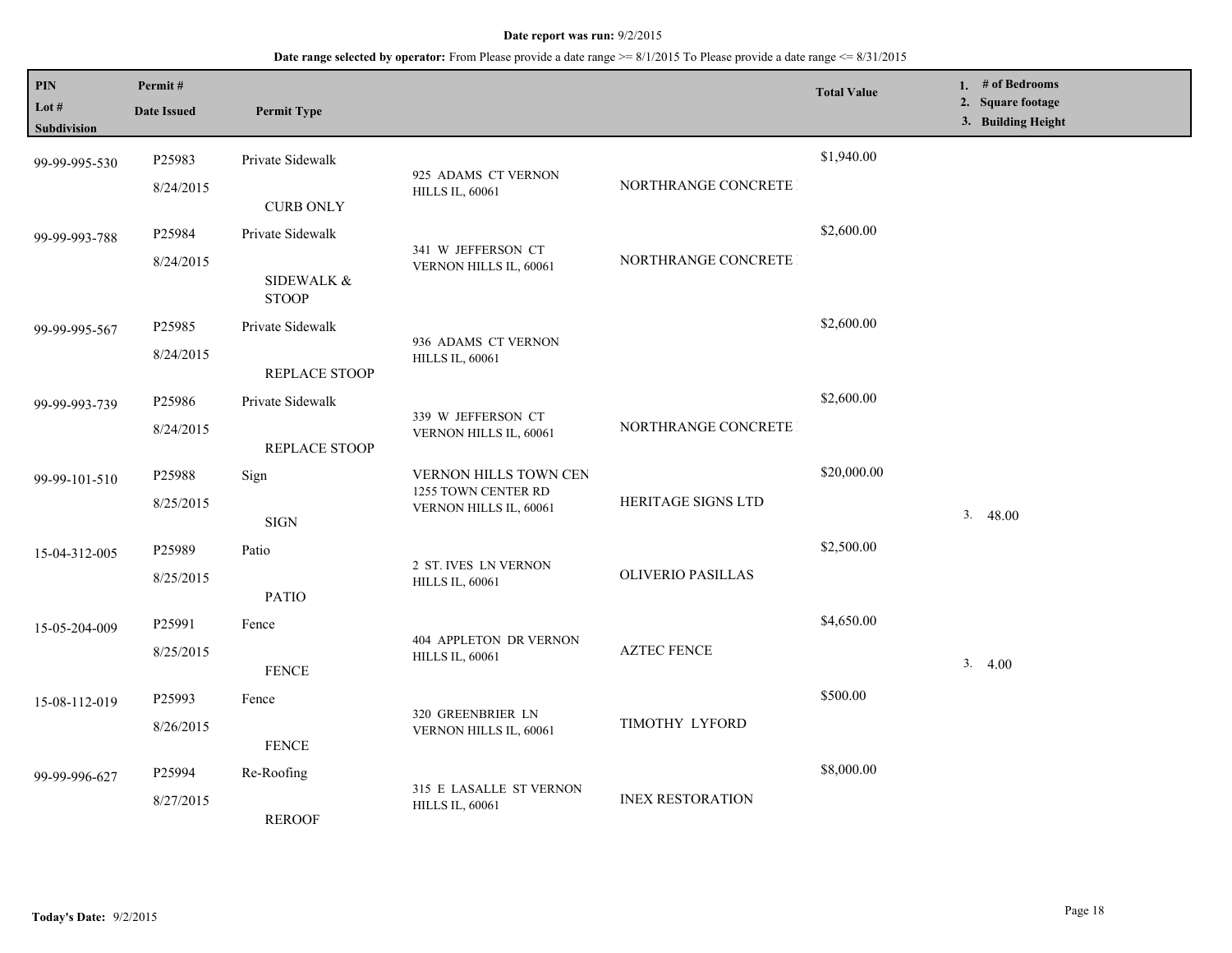| <b>PIN</b><br>Lot $#$<br>Subdivision               | Permit#<br><b>Date Issued</b>   | <b>Permit Type</b>                                                                                                                                     |                                                                     |                                          | <b>Total Value</b> | 1. $#$ of Bedrooms<br>2. Square footage<br>3. Building Height |
|----------------------------------------------------|---------------------------------|--------------------------------------------------------------------------------------------------------------------------------------------------------|---------------------------------------------------------------------|------------------------------------------|--------------------|---------------------------------------------------------------|
| 15-05-421-004                                      | P25995<br>8/27/2015             | Re-Roofing<br><b>REROOF</b>                                                                                                                            | 208 ALPINE DR VERNON<br><b>HILLS IL, 60061</b>                      | EUCLID ROOFING & SIDINC                  | \$6,800.00         |                                                               |
| 15-04-101-051                                      | P25997<br>8/27/2015             | Fence<br><b>FENCE</b>                                                                                                                                  | 7 LEXINGTON DR VERNON<br><b>HILLS IL, 60061</b>                     | MEIER'S OUTDOOR WORLD                    | \$5,535.00         | 3.4.00                                                        |
| 11-29-404-016<br>LOT <sub>1</sub><br><b>POD 10</b> | P25998<br>8/28/2015             | Patio<br>Sidewalk<br>REPAIR PATIO &<br>SIDEWALK &                                                                                                      | 1834 N ROYAL BIRKDALE<br>DR VERNON HILLS IL,                        | LOT <sub>1</sub><br>COTSWOLD GARDENS LTD | \$25,000.00        |                                                               |
| 99-99-996-674                                      | P25999<br>8/28/2015             | Re-Roofing<br><b>REROOFING</b>                                                                                                                         | 301 E MARSEILLES ST<br>VERNON HILLS IL, 60061                       | <b>JOON HACK CHA</b>                     | \$11,215.00        |                                                               |
| 15-06-401-022                                      | P26001<br>8/28/2015             | Driveway/Slab<br><b>DRIVEWAY</b>                                                                                                                       | 160 N SOUTHFIELD DR<br>VERNON HILLS IL, 60061                       | EMILY & JEFF CRUTCHFIELI                 | \$1,955.00         |                                                               |
| 99-00-000-079                                      | P <sub>26002</sub><br>8/31/2015 | Misc. Electrical<br><b>INSTALL POWER</b><br><b>TO VARIOUS</b><br>MACHINES,<br>OUTLETS,<br><b>INSTALL 2 ELEC</b><br>PANELS AND 2<br><b>TRANSFORMERS</b> | TRI INDUSTRIES<br>780 CORPORATE WOODS<br>PKY VERNON HILLS IL, 60061 | O'CONNOR ELECTRIC INC.                   | \$29,225.00        |                                                               |
| 15-06-414-026                                      | P26003<br>8/31/2015             | Siding/Soffit/Fascia<br><b>SIDING</b>                                                                                                                  | 106 JANSEN LN VERNON<br><b>HILLS IL, 60061</b>                      | <b>HOME PRO RESTORATION I</b>            | \$8,000.00         |                                                               |
| 15-07-209-041                                      | P <sub>26004</sub><br>8/31/2015 | Patio<br>PAVER PATIO                                                                                                                                   | 120 S THORNE GROVE DR<br>VERNON HILLS IL, 60061                     | <b>GEORGE ALMASAN</b>                    | \$11,800.00        |                                                               |